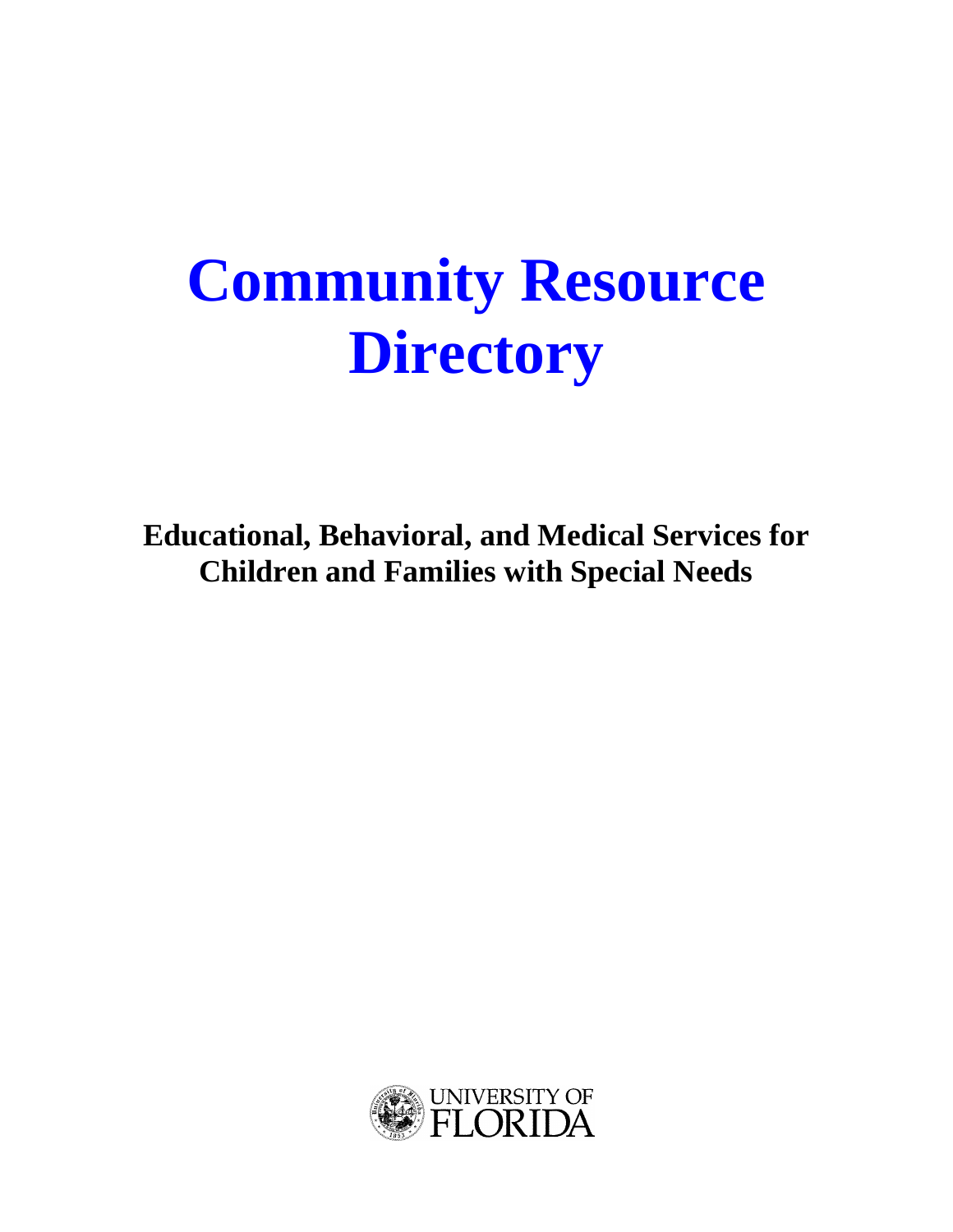The Community Resource Directory was developed to assist families and professionals to locate apropriate resources and services for children. It will be distributed to a variety of service providers who come in contact with families and to pertinent websites. It can also be found at the following website:

www.coe.ufl./cfscc/cfscc.html

# **The Consortium for Family School Community Collaboration**

The Consortium is a collaborative effort of the University of Florida's College of Education and the families, schools, and community of Alachua County. Its mission is to promote the success of struggling elementary school teachers through the development and coordination of resources from schools, families, and the community.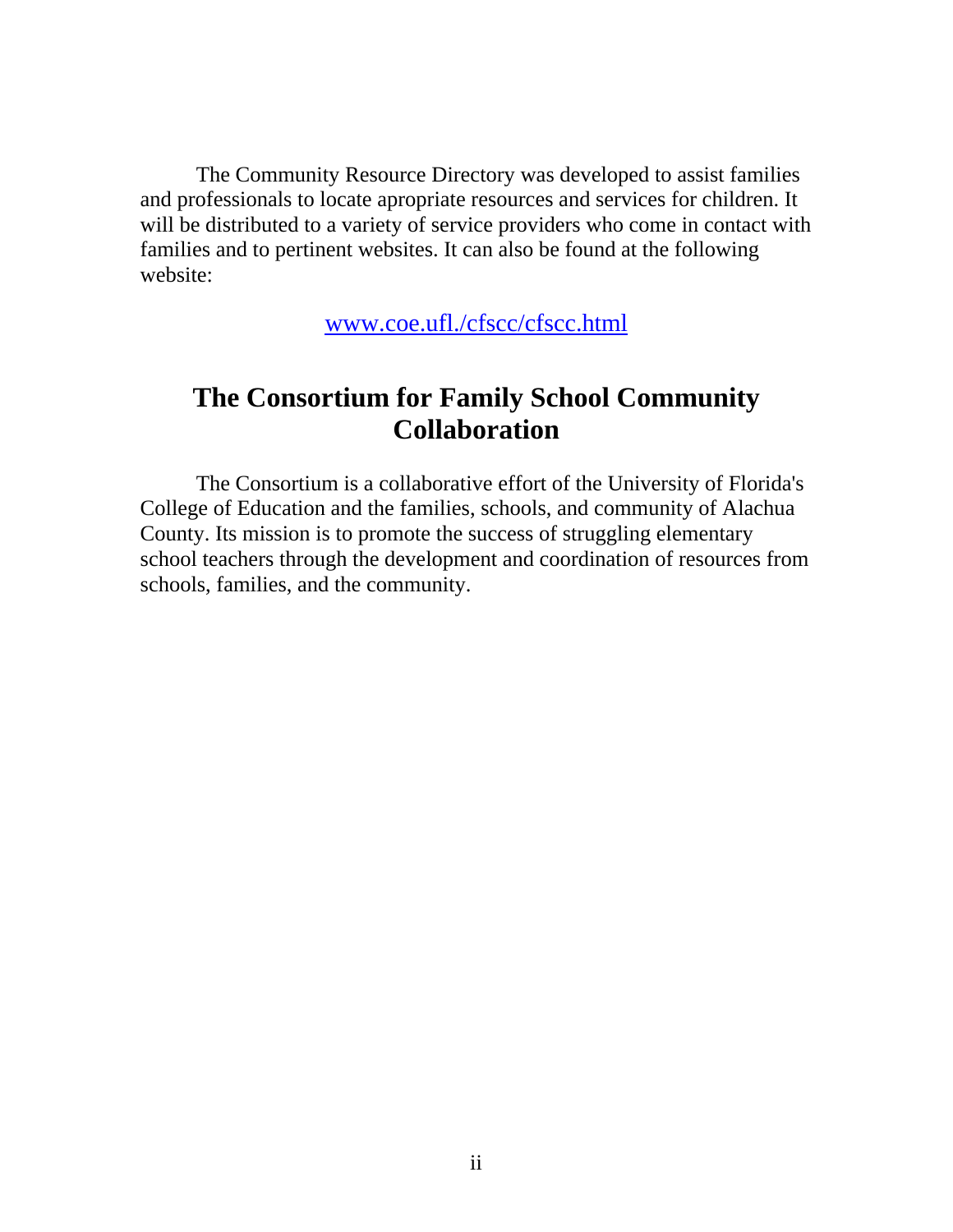# **Table of Contents**

| National and Local Resources and Support Groups for Parents of Children |
|-------------------------------------------------------------------------|
|                                                                         |
| Speech and Language Diagnostic and Tutorial Resources20                 |
|                                                                         |
|                                                                         |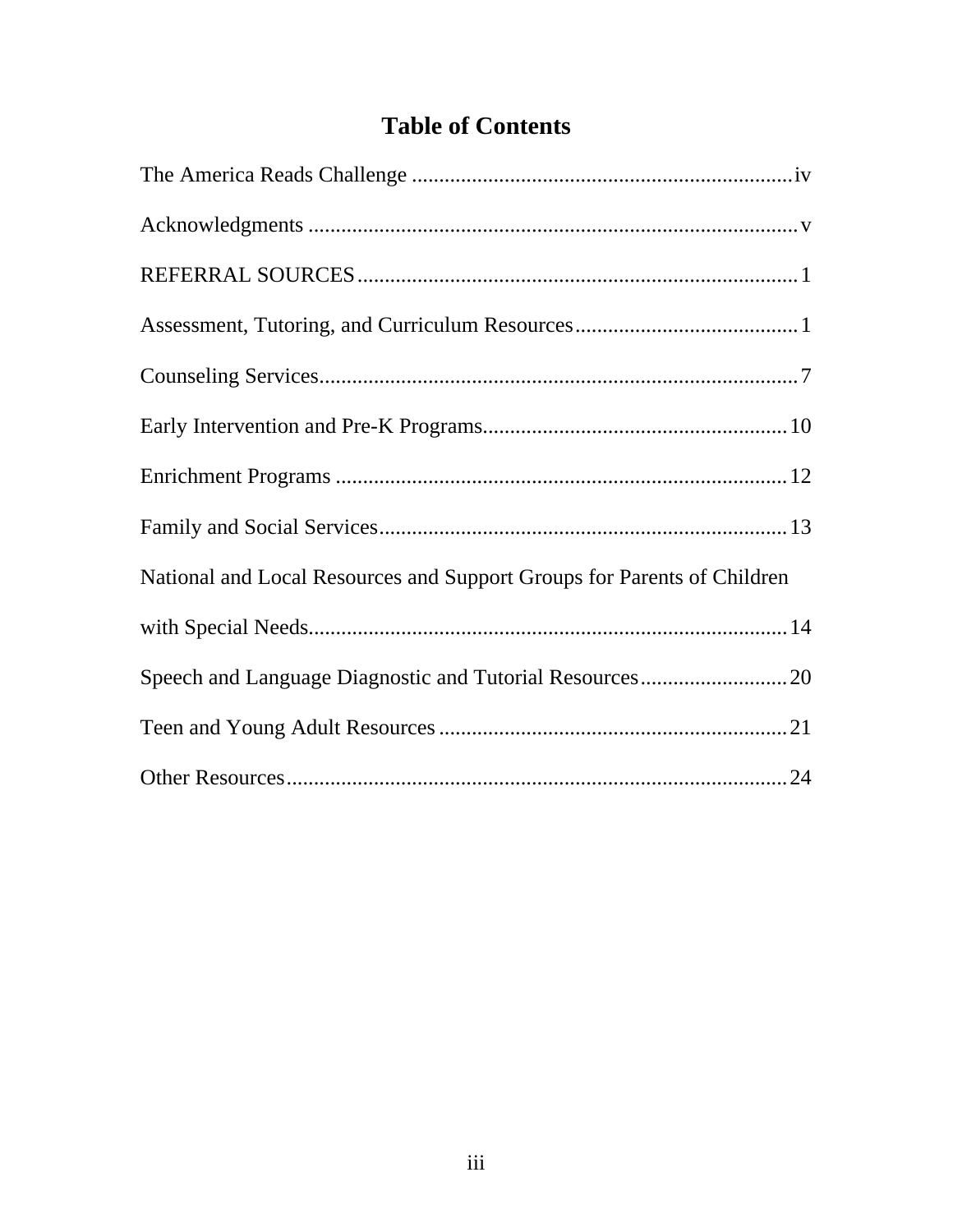# **The America Reads Challenge**

The *America Reads Challenge*, initiated in 1996 by President Bill Clinton, and America Counts (1999), unite parents, teachers, college students, care givers, volunteers, business people, and children with one goal; to ensure that every American child can read well and independently by the end of the 3<sup>rd</sup> grade. The network of *America Reads*-*Counts* programs allows for the use of federal work-study funds to support reading tutoring by college and university students. This network also includes volunteers from Americorps, Vista, and numerous other agencies and projects. The aim is to provide an "army" of volunteers to provide one-on-one attention to help students who are struggling in reading and math. *Gainesville Reads* is the University of Florida's response to the America Reads Challenge.

The primary goal of *Gainesville Reads* at the University of Florida is to increase reading achievement among the children of Gainesville and surrounding areas. The focus of these efforts is tutoring of children at public and private elementary, middle and high schools, community recreation centers, and faith-based organizations. A secondary goal of the America Reads Challenge project at UF is to develop and foster strong partnerships between the university and other community members.

#### *Gainesville Reads* is supported by:

The Jessie Ball duPont Religious, Charitable, and Educational Fund

The Jessie Ball duPont Fund is a national foundation having a special, though not exclusive, interest in issues affecting the South. The Fund accomplishes its mission by working creatively with the approximately 350 individual institutions whose eligibility was determined exclusively by Mrs. duPont's prior personal philanthropic decisions. These institutions- diverse and rich with resources- provide the Fund steady access to an impressive array of contemporary ideas, visions, and talents. The Fund uses its resources

> to enable the Fund, in concert with these institutions and their partners, to address broad-based issues of the larger society that have regional, national, and even international relevance; and

to assist these institutions in developing the internal capacity to meet the present and future needs of their specialized constituencies and local communities.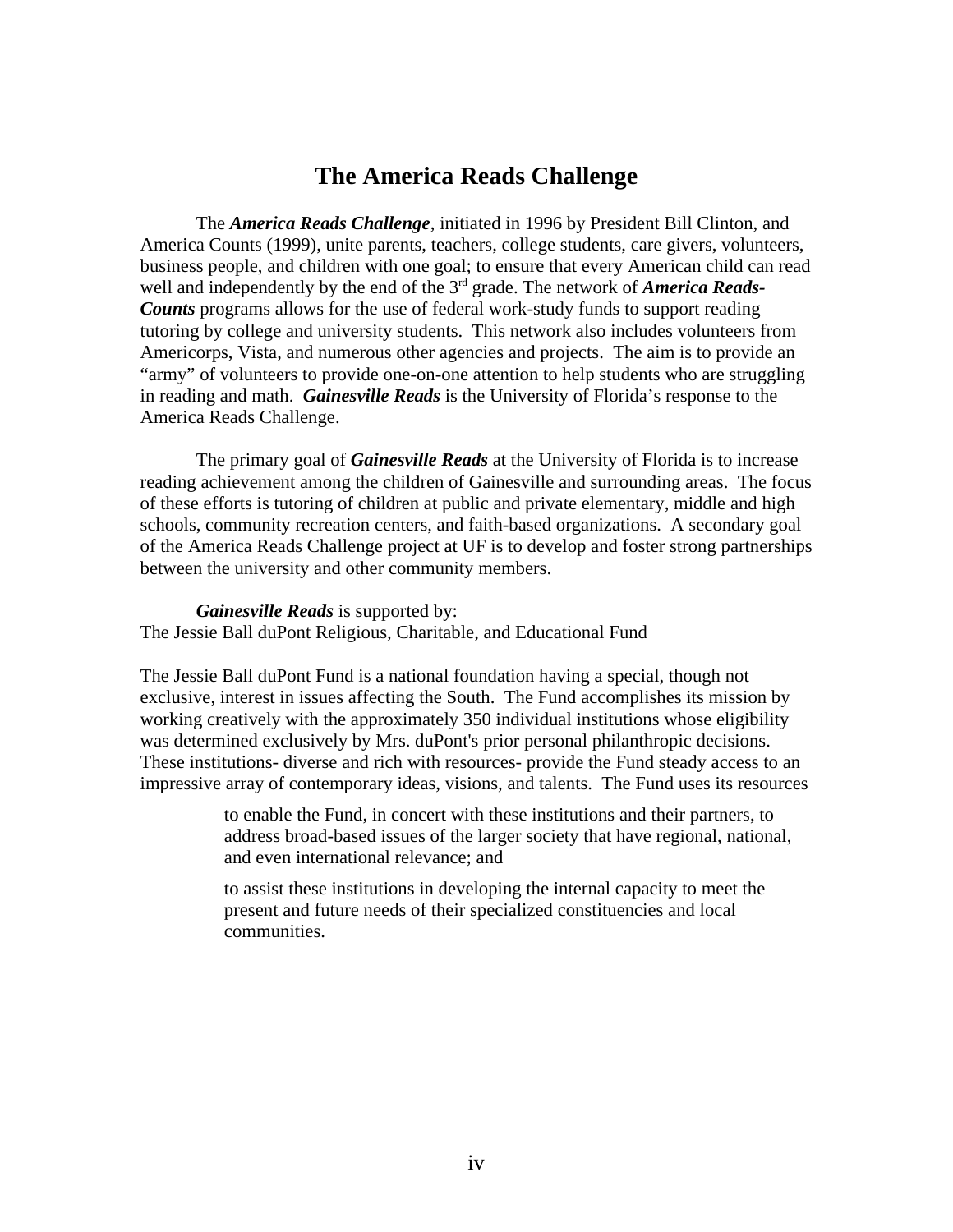# **Acknowledgments**

The following partners have contributed to the success of *Gainesville Reads* and to the development of this resource directory:

#### **University of Florida College of Education: Department of Educational Psychology University of Florida Office of Student Financial Affairs University of Florida Consortium for Family, School, Community Collaboration School Board of Alachua County City of Gainesville Department of Recreation and Parks**

Heartfelt gratitude goes to Dr. David Miller for his inspiration and continued support of UF Gainesville Reads. Many thanks also to the businesses and organizations listed below for their generous donations and support of *Gainesville Reads*!

| <b>Aladdin's Castle</b>                | <b>AMF Alley Katz Bowling</b>     |
|----------------------------------------|-----------------------------------|
| <b>Barnes and Noble Booksellers</b>    | <b>Burger King</b>                |
| <b>Blockbuster Video</b>               | <b>Chic-Fil-A</b>                 |
| Domino's Pizza                         | Pizza Hut                         |
| <b>Skate Station</b>                   | Books, Inc.                       |
| <b>Oak Hall Private School</b>         | <b>Penguin's Parlor Ice Cream</b> |
| <b>Putt-Putt Golf</b>                  | <b>Spec's Music</b>               |
| <b>Target Stores</b>                   | <b>O2B Kids</b>                   |
| <b>University Athletic Association</b> | <b>Video Gallery Superstore</b>   |
| <b>WUFT-First Books</b>                |                                   |

#### **Many individuals contributed to the creation of this directory:**

Jennifer Tragash, *Gainesville Reads* Project Director Lisa Schiavoni, *Milestones in the Making*, School Psychologist Kerrie Mansfield, Student Assistant, University of Florida, College of Meghan Haney, Graduate Assistant, University of Florida, College of Education, Elementary ProTeach-Unified Program Justin Ryals, Graduate Assistant, University of Florida College of Education, Elementary ProTeach, Celebrate Teaching

A special thank you to *Target Copy* for it's generous donation in support of the production of this directory. We thank the staff of *Target Copy* for their professionalism and efforts to enhance the quality of this manual.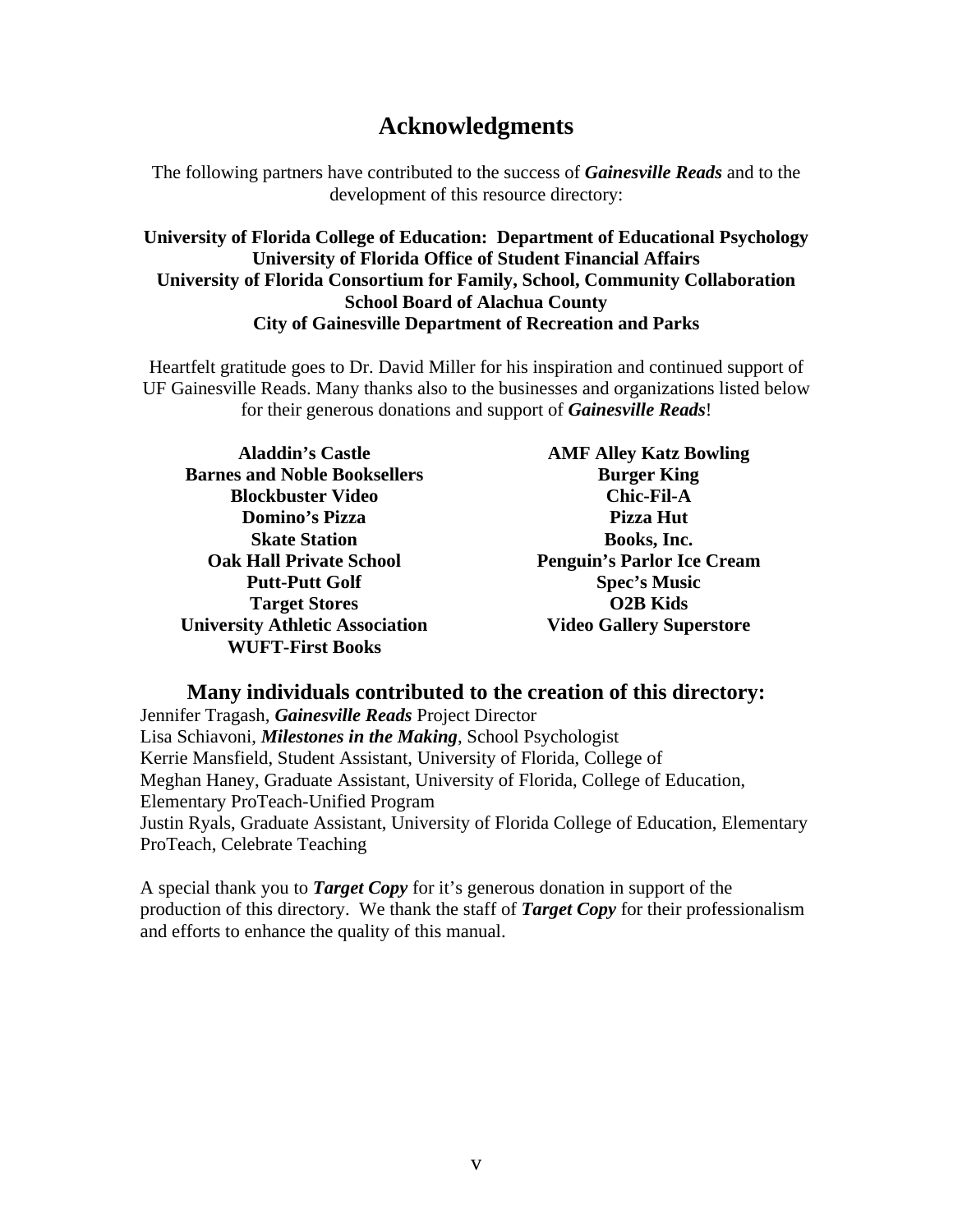# **REFERRAL SOURCES**

# **Assessment, Tutoring, and Curriculum Resources**

## **Multidisciplinary Assessment**

#### **Behavioral Health Associates**

Sheila Bilak, LCSW Myron Bilak, Ph.D., Licensed Clinical Psychologist 310 NW 76th Dr. Suite A 32607 Phone: 352 331-8010 E-mail: gatoruke@aol.com

The Bilaks work with children, adults, and families. Specializations include learning problems, life-adjustment problems, and ADHD. Other services include psychological assessment and assistance with individualized education plans. They accept insurance and fees are on a sliding scale.

#### **Center for Autism and Related Disorders CARD**

Dr. Greg Valcante, Director Shands Health Science Center Phone: 352 846-2761 E-mail: card@mbi.ufl.edu Website: http://www.card.ufl.edu/

CARD seeks to provide support and assistance with the goal of optimizing the potential of people with autism, dual sensory impairments and related disabilities. They offer support and training for individuals, families, and professionals and peers throughout Florida and serve both children and adults of all levels of intellectual functioning. CARD was founded on the belief that all people have the right to be treated with dignity

# **The Center for Gifted and Creative Youth**

Deborah Harris, Ph.D. 2631 NW 41st Street Foxbridge 3, Suite E-4 Gainesville, FL 32606 Phone: 352 376-3531

A group of psychologists, counselors, and educators who share a concern for gifted young people. Offer assessments, consultation, learning disability and behavior disorder interventions, and individual, family, or group counseling. Counseling addresses issues including underachievement, perfectionism, self-image, divorce, parenting, and family dynamic.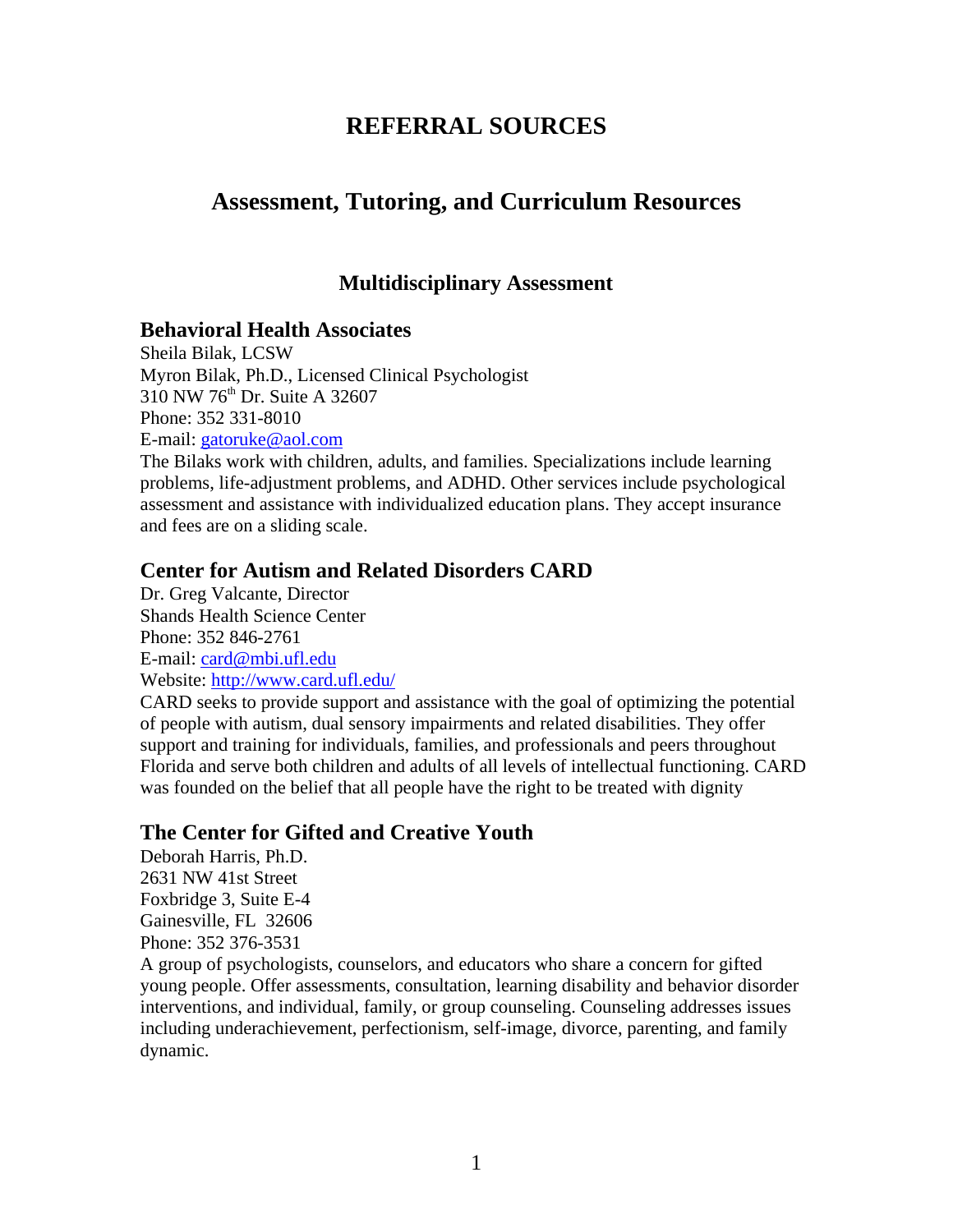#### **Clinical Psychology Associates of North Central Florida, PA**

Dr. Ernie Bordini and Debra Uretsky, Ph.D Gainesville Office: 2631 NW 41<sup>st</sup> St. Bldg. D-1 Gainesville, FL 32606 Phone: 353 336-2888 FAX: 352 371-1730 Palm Medical Plaza 3002 SE 1<sup>st</sup> AV. Bldg. 300 Ocala, FL 34471 Phone: 352 629-1100 FAX: 352 629-1808 Specializations include clinical, forensic, and neuropsychological assessments for adults, adolescents and children. Learning problems, life-adjustment problems, and ADHD counseling services are also provided.

# **Developmental Behavioral Neurological Unit DBNU**

This unit offers comprehensive evaluation of children, adolescents and adults for learning disabilities such as ADHD, dyslexia, reading and math disorders, seizures, and memory problems due to closed head injuries. The evaluations take three days to complete and you must call to get on the waiting list. The cost is approximately \$2,500-\$3,000, but many insurance plans cover this service. The unit also provides follow-up support and works closely with the Morris Center.

Phone: 352 392-2055 FAX: 352 392-2538

# **Milestones in the Making, Inc.**

Lisa Schiavoni 7109 NW 11<sup>th</sup> Place Suite B 32605 Gainesville, FL Phone: 352 332-3292 E-mail: milestones@gator.net This private practice offers diagnostic testing and consultation and specializes in working with children who may be gifted, learning disabled, ADHD, autistic, etc. The goals of the program are early intervention, assessment and evaluation, and tutoring and coaching.

# **Morris Center**

Dr. Ann Alexander 2035 SW 75<sup>th</sup> St Gainesville, FL 32607 Phone: 352 332-2629 The Center provides diagnostic testing and academic instruction in phonological awareness, reading and writing. The Morris Center works with children as well as adults. The group offers an intensive summer program for high school students and adults.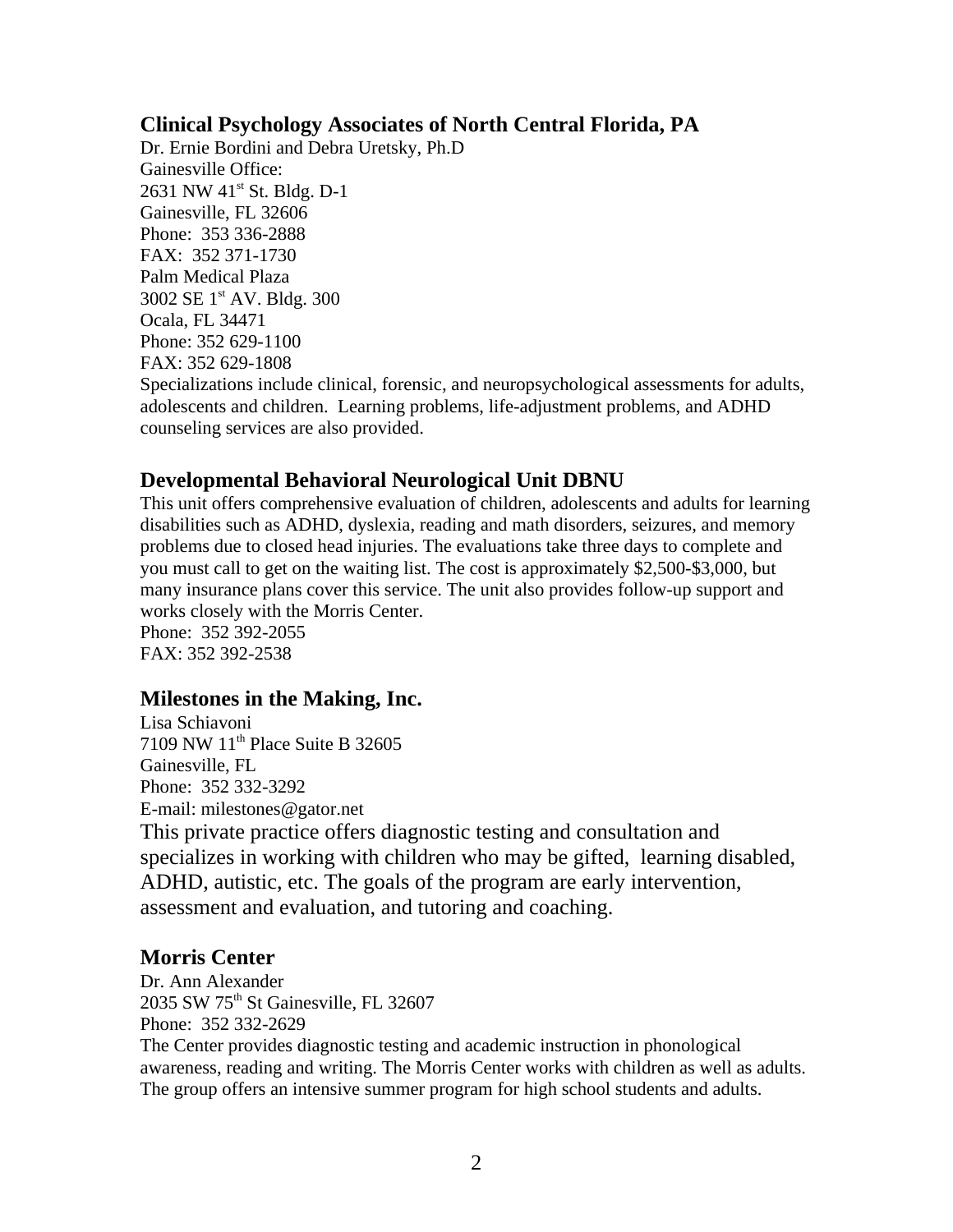## **Multidisciplinary Diagnostic and Training Program University of Florida MDTP**

1108 NW  $7<sup>th</sup>$  Ave. A.O. Jones School Gainesville, FL 32601 FAX 846-1049S Email: mcheatham@coe.edu Phone: 352 392-5874 Dr. Luis Marti-Calzamilia, Director, Dr. John J. Ross, Director Emeritus, Martha Cheatum, Program Manager, Laurie Waldo, Lead Classroom Teacher MDTP is a FREE program which evaluates children with academic difficulties from

kindergarten through  $5<sup>th</sup>$  grade. They offer a comprehensive evaluation covering psychology, education, speech language, and medical causes. The program has two diagnostic and prescriptive classrooms in which students interact with the teacher for a period of 6 weeks. MDTP offers help for those with ADHD. Summer and tutorial programs are also available.

# **Center-Based Schools, Tutoring and After-school Programs**

#### **Alachua County After-School Programs**

Offers academic and cultural enrichment activities, a recreational component, field trips and a nutritional snack. Currently available in every Alachua County elementary school. Phone: 352 955-7766

# **Alachua Regional Marine Institute**

Department of Juvenile Justice 100 SE 134<sup>th</sup> Avenue, Micanopy Phone: 352 466-0534

#### **Big Brothers/Big Sisters**

PO Box 14532 Phone: 352 375-2525

#### **Boys and Girls Club**

 $2700$  NW  $51<sup>st</sup>$  Street Phone: 352 372-5342

#### **Change of Mind Learning Systems**

Lucinda and Ernie Terry 3620 NW 43rd Street Suite C Gainesville, FL 32606 Website: http://www.changeofmind.com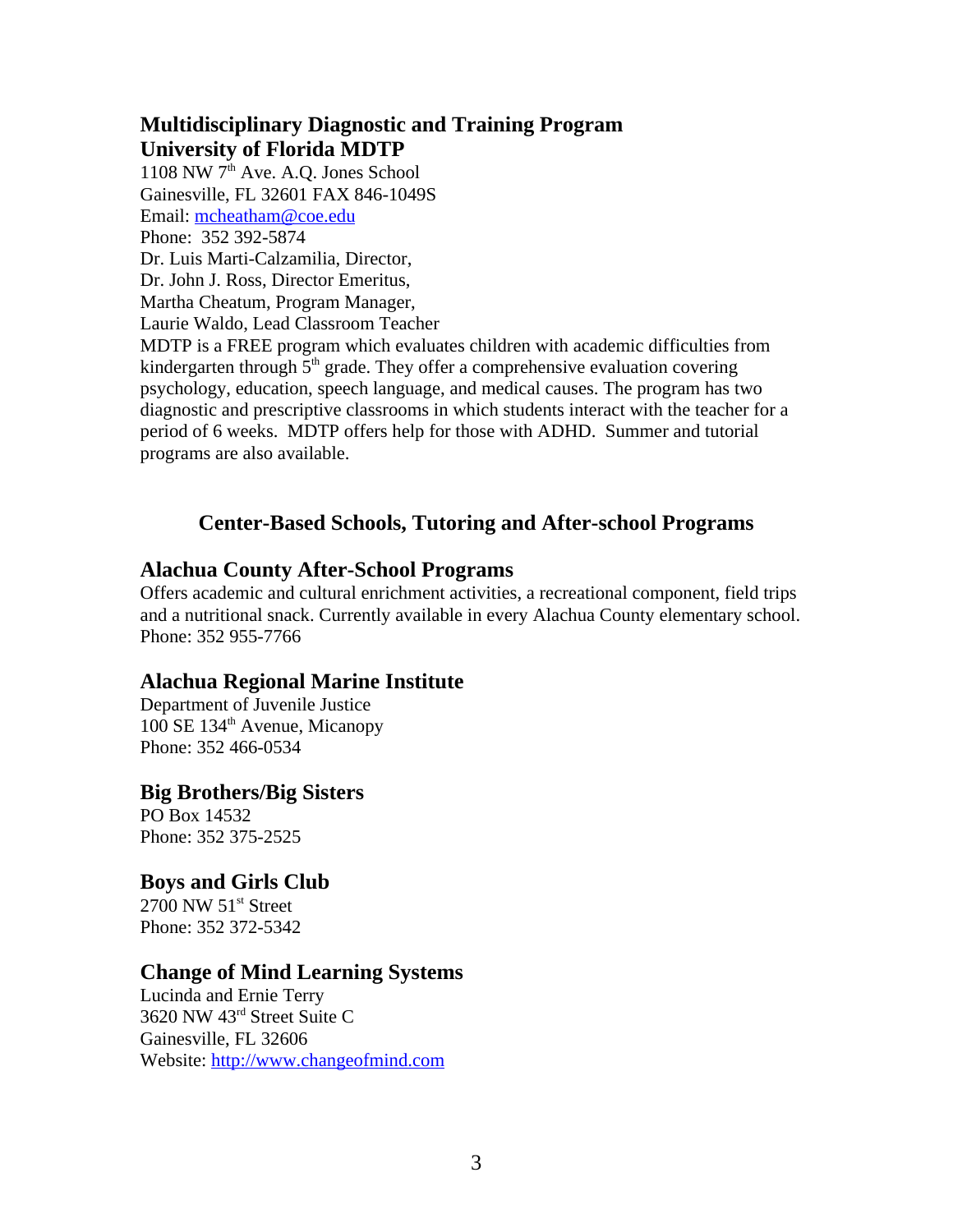#### **Children's Home Society**

1409 NW  $26<sup>th</sup>$  Place Phone: 352 330-0882

#### **City of Gainesville Department of Recreation and Parks**

Sheryl Ryan, Recreation Supervisor Phone: 352334-5067 E-mail: Ryansm@ci.gainesville.fl.us Provide after school recreation, academic, and enrichment programs for children elementary through high school at City of Gainesville Recreation centers.

#### **FUNctional Mathematics Tutoring Program**

Bill Steffens PK Younge Developmental Research School Phone: 352 392-1554 ext. 245

#### **Florida Coop Extension Services of Alachua County**

2800 NE 39th Avenue Gainesville, FL 32609 Brenda Williams Phone: 352 955-2402 E-mail: bcwilliams@mail.ifas.ufl.edu **Website:** http://alachua.ifas.ufl.edu

Offer family and consumer services, and supply information regarding food safety and nutrition, parenting and child development, local agriculture and horticulture, and local environmental issues. Leads the **4-H Club** for young consumers and environmental activists.

#### **Gainesville Express Learning Center**

Janet M. Witte  $611$  NW  $60<sup>th</sup>$  Street, Suite D Gainesville, FL 32607 Phone: 352 331-3481 or 352 214-5839 E-mail: jjwitte5@AOL.com

Provides individualized multi-sensory instruction that addresses the causes and the symptoms of learning difficulties for elementary through high school students.

# **Huntington Learning Center**

Barbara Gornto 1207 NW 76yh Blvd. Gainesville, FL Phone: 352 331-6566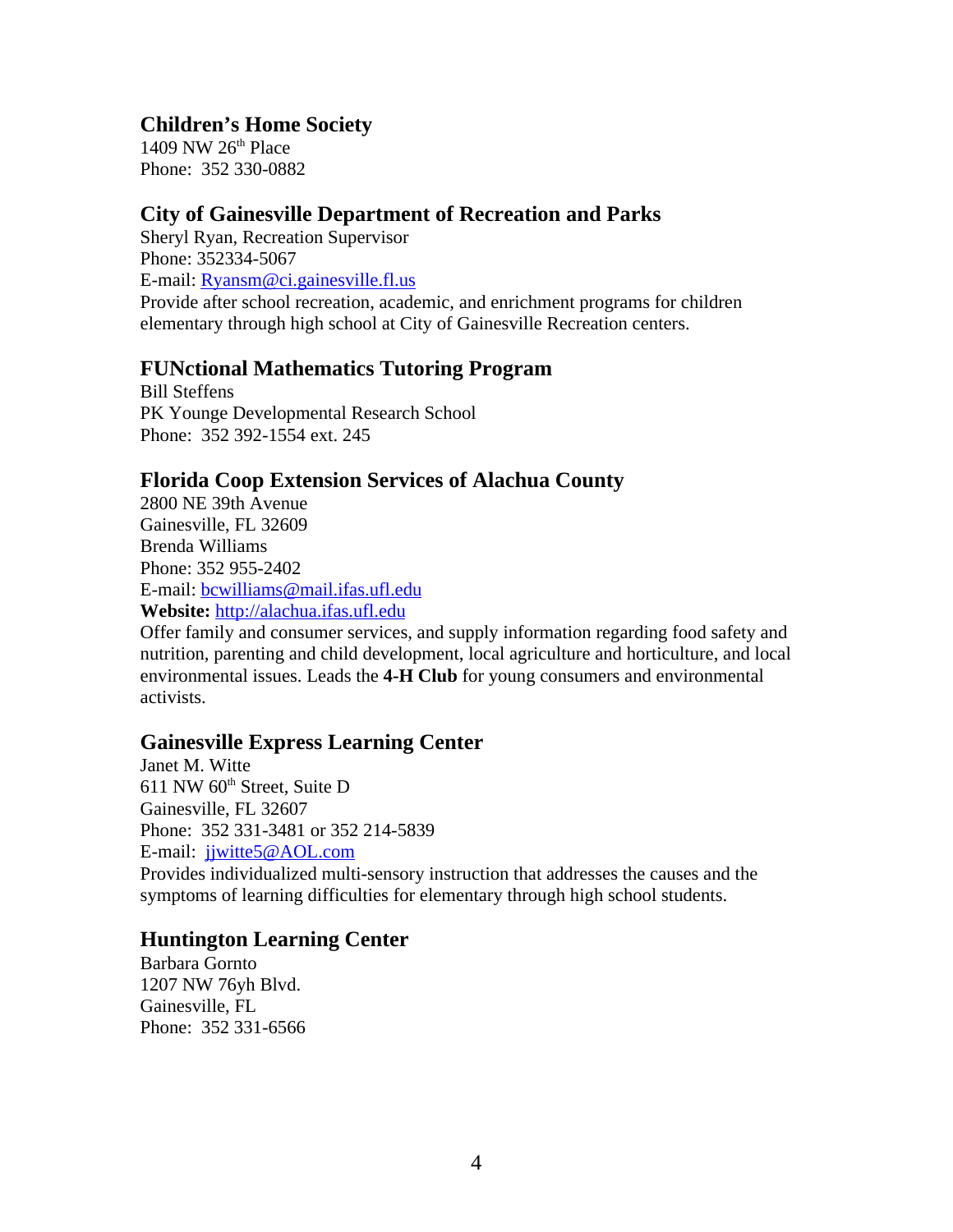## **Loften Center**

3000 E University Avenue Gainesville, FL Phone: 352 955-6839

#### **PACE Center for Girls**

 $1010$  SE  $4^{\text{th}}$  Avenue Phone: 352 374-8799

#### **Sylvan Learning Center**

4961 NW 8<sup>th</sup> Ave Suite A 32605 Phone: 352 371-6891 Website: www.sylvangnu.com

Sylvan is a private, for-profit center that provides tutoring for all levels of school children in all subjects. A comprehensive evaluation is made of the child's learning progress and an appropriate course of action is suggested.

## **University of Florida America Reads Challenge Program Gainesville Reads**

Jennifer Tragash, Project Coordinator Phone: 352 352-392-0728, ext. 253

Website: www.coe.ufl.edu/GainesvilleReads/Default.htm

This program offers college work-study students who provide one-on-one reading tutoring to elementary aged children. The tutors will use materials that you provide or they will bring materials. The program is **FREE**, but may not be administered in a private home. Tutors may meet with students at a school, library, church, or other agency.

# **Curriculum Materials**

#### **Assistive Technology Educational Network of Florida ATEN**

434 N. Tampa Ave. Orlando, FL 32805-1220 Phone: 800 328-3678 407317-3504 FAX : 407 849-3518 This organization provides **FREE** information, awareness, and training in technology use for students, family members, teachers and other professionals. It is funded by the Florida Department of Education.

# **Fast Forward ACG**

Carolyn Neiderkohr Phone: 352 372-0047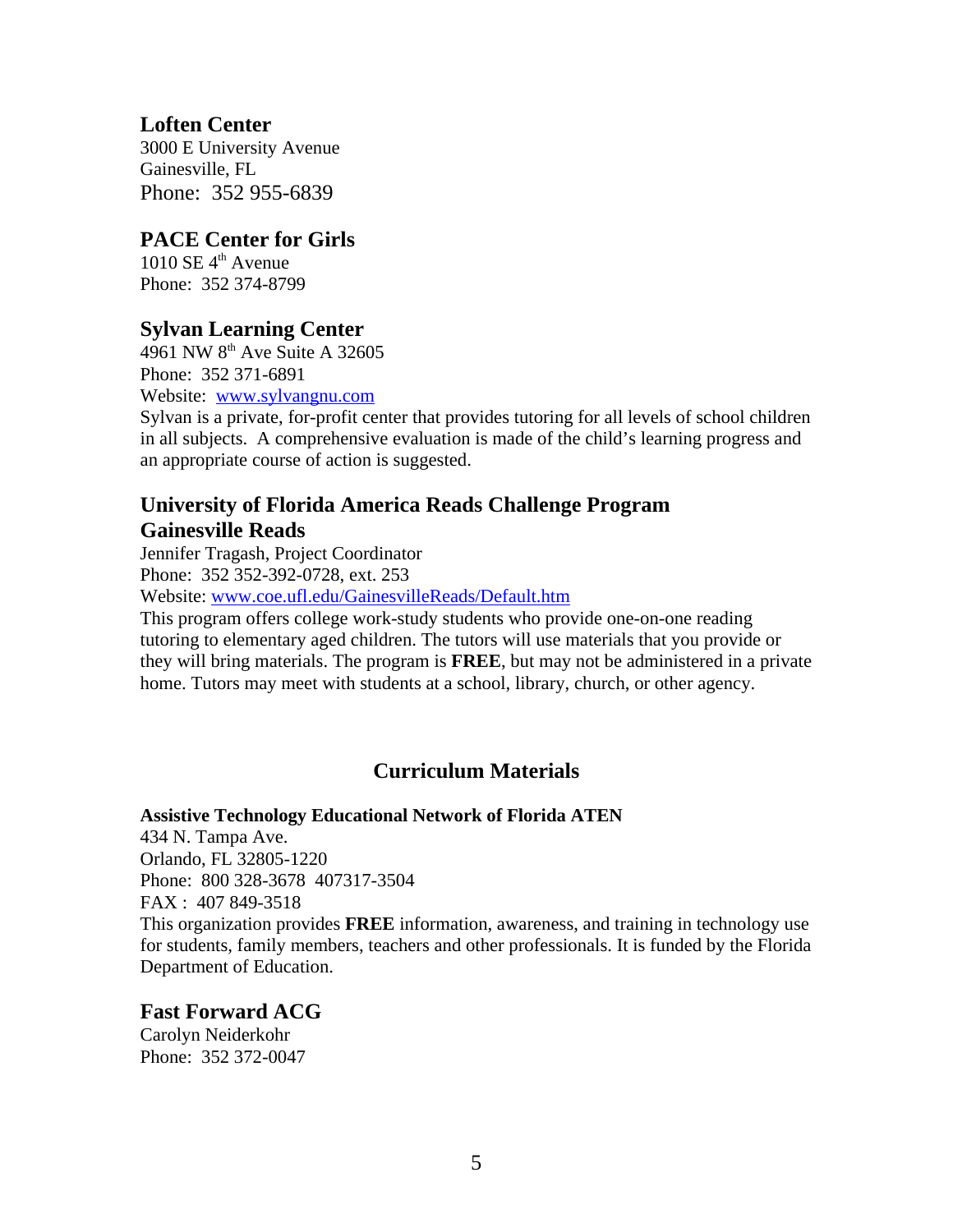#### **Great Leaps Reading Program**

Ken Campbell PO Box 357580, Gainesville, FL 32635 Phone: 352-271-9720

Great Leaps uses sound instructional methods coupled with powerful motivators to remediate a wide variety of reading problems. It features one-on-one instruction that takes about 10 minutes per day.

#### **Milhopper Montessori School**

Elaine Manion specializes in Phonographix reading program

#### **National Writing Institute Publications and Services**

7946 Wright Road, Niles, MI 49120 Phone: 800 688-5375 FAX 616 68404080 This organization publishes Gentle Steps To Writing Skill Level I and Gentle Steps to Writing Skill Level II. They also have a Correcting and Evaluation Service for parents and a Help Line.

#### **Power Writing**

*Three Steps to Powerful Writing* Betty Hamilton and Associates 1816 Smith Road, Temerance, MI 48182 Phone: 800 992-7693 Email: betty@powerwriting.net Website: www.powerwriting.net *Power Writing* is designed to assist children, especially those with special needs, learn effective writing skills.

#### **Recording for the Blind and Dyslexic**

 $6704$  SW  $80<sup>th</sup>$  Street, Miami, Fl 33143 Phone: 305 666-0552 Website: www.rsbd.org

This organization records textbook materials for **FREE**, or loan, on request, for anyone who is print-disabled including those who have dyslexia, and learning disabilities.

#### **Talking Books**

Division of Blind Services 420 Platt Street Daytona Beach, FL 32114-2804 Phone: 800-226-6075 Provides leisure books for the blind and for those with learning disabilities.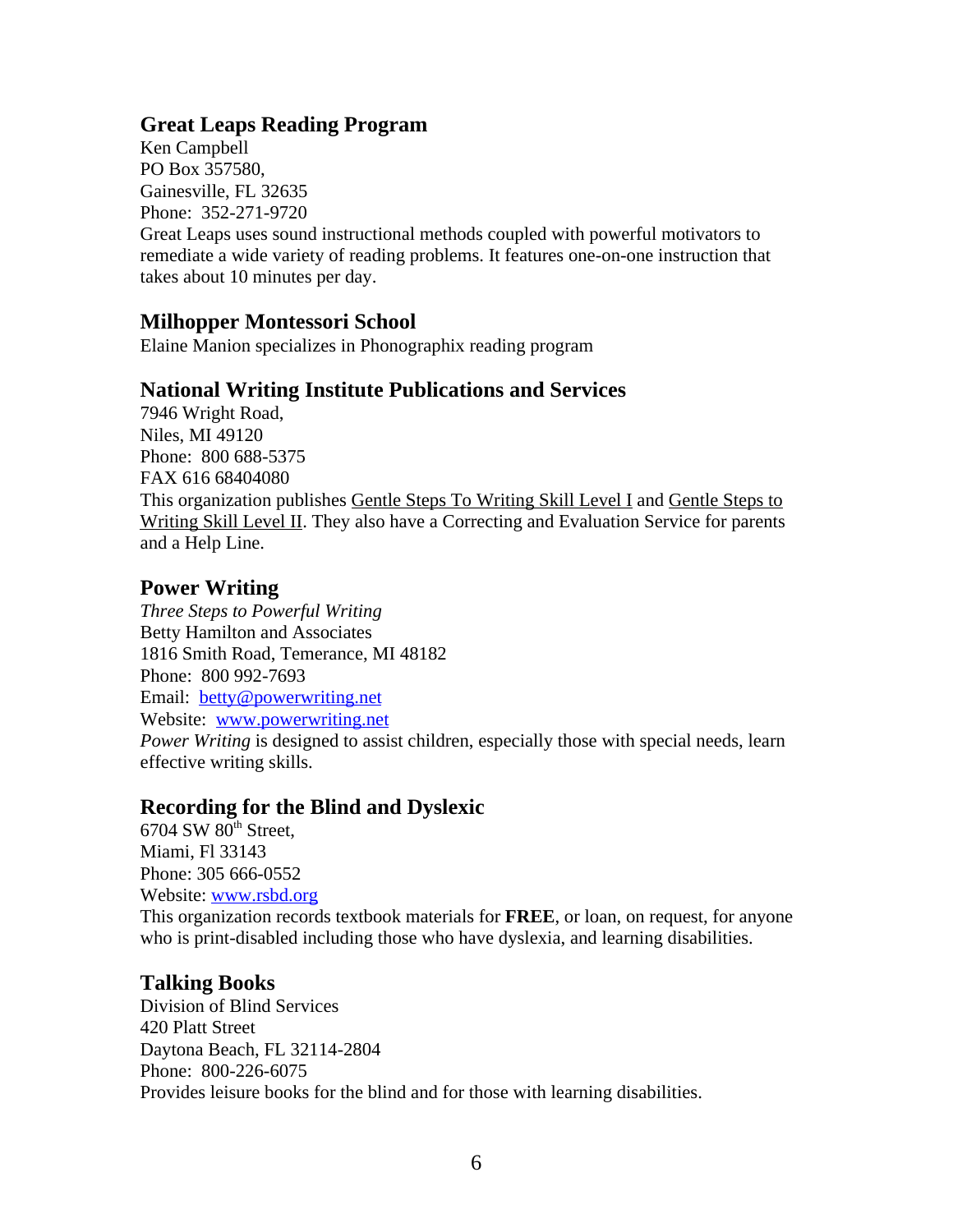# **Counseling Services**

#### **Alachua Family Psychiatry**

Elias Sarkis, M.D. and Kathy Noffsinger, ARNP 529 NW  $60<sup>th</sup>$  St. Suite B Gainesville, FL 32607 Phone: 352 332-5115 FAX: 332-9607 Speicalizing in diagnosis and treatment of children and adults with learning disabilities.

#### **Center for Couples and Family Development**

1031 NW 6<sup>th</sup> Street Suite C-2. Gainesville, Fl 32601 Phone: 352 376-1346 This is a clinic associated with the University of Florida. Counseling is offered to individuals, couples and families and payment is made on a sliding scale. No one is denied services. Help is offered in English and Spanish.

#### **Child, Youth and Family Guidance Clinic**

Phone: 352 392-0731 ext. 232 NO FEE

#### **Corner Drugstore**

| 1300 NW 6 <sup>th</sup> St. 32601 |                |
|-----------------------------------|----------------|
| FAX 352 334-3818                  |                |
| <b>Out Patient:</b>               | 352 334-3879   |
| <b>Family Action</b>              | 352 334-3849   |
| Interface                         | 352 334-3833   |
| Safeplace                         | 352 334-3834   |
| Youthtalk                         | 352 334-3838   |
| Family Action 352 334-3850        |                |
| Prevention                        | 352 334-3800   |
| 24 Hour                           | 1-800-854-5377 |

The Corner Drugstore has been helping children, youth and families in Alachua County for 28 years. They provide counseling for children 8-17 who are unmanageable at home, who have run away, or who are just going through a difficult time. They serve as a resource for families who would like to work with their children on the issues of substance use, misuse and abuse.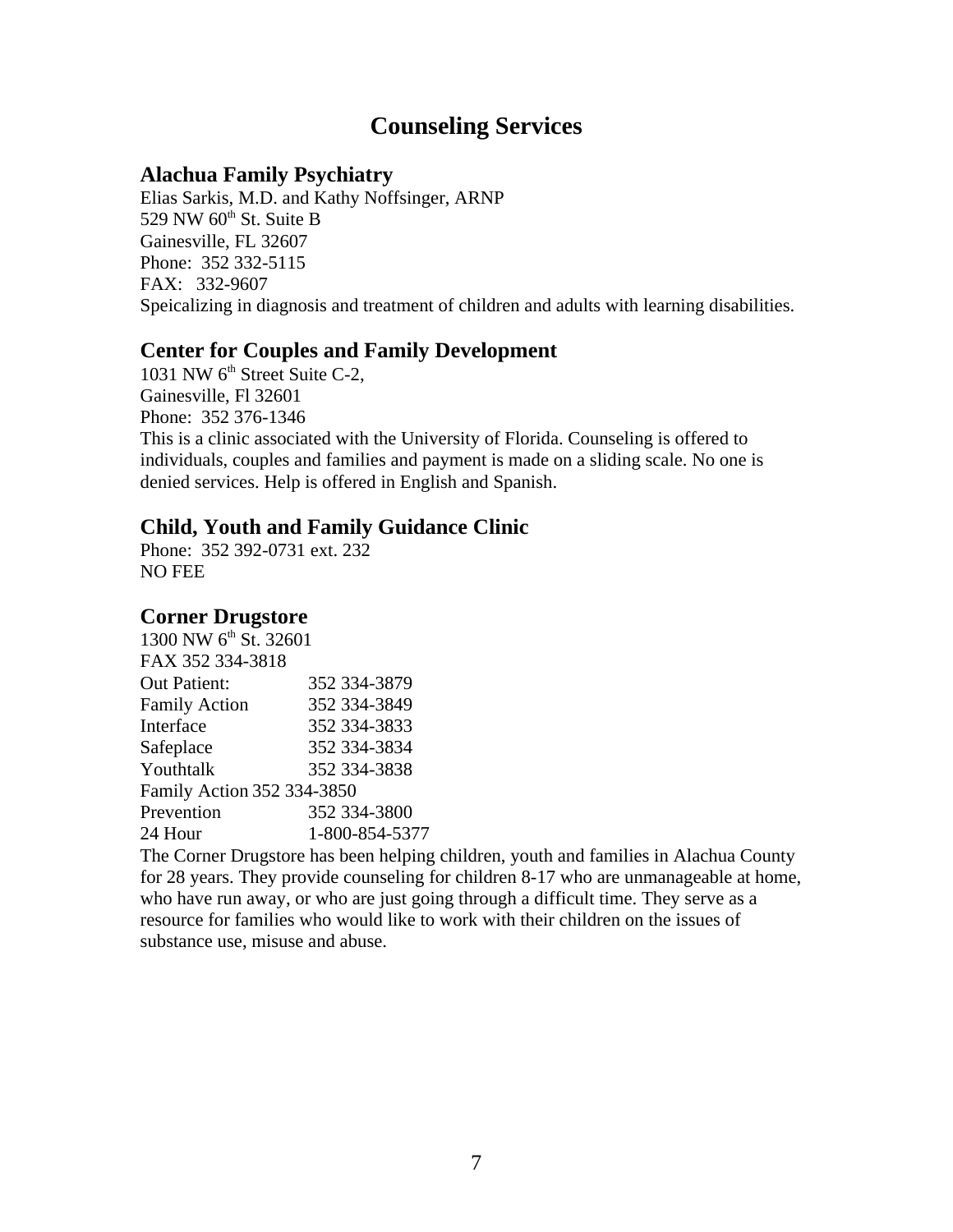# **Crisis Center**

 $214$  SE  $24^{\text{th}}$  Street Gainesville, Fl 32641 Phone: 352 264-6785 Crisis Hot-line: 264-6789

Website: www.co.alachua.fl.us *(under community support services: the crisis center)* This is a 24-hour-a-day full spectrum crisis intervention center. They are in a position to respond to individuals in emotional distress in a variety of ways including by phone, intervention, counseling, or outreach. They can come to a home or business to help someone by speaking with them face to face.

#### **Gainesville Family Institute**

1031 NW 6<sup>th</sup> Street, Suite C-2 Gainesville, FL Phone: 352 376-5543 or 352 376-1346 Dr. Herb Steier and Dr. Andres Nazario, and Associates Counseling for individuals, families, and couples is offered on a sliding scale and insurance is accepted. Help is available in English and Spanish.

# **Meridian Behavioral Health Care 24 Hour Crisis Line**

Phone: 800 330-5615 Meridian has offices that cover 11 counties. They offer counseling for children and adults, and can help with substance abuse. They accept insurance and fees are on a sliding scale.

Alachua County 352-374-5600 Bradford County 904-964-4827 Gilchrist County 352-463-3145 Columbia County 904-758-0555 Levy County 352-486-5310 Dixie County 352-498-1396

# **Project Gift**

Child Study Lab UF Department of Clinical & Health Psychology Phone: 352-265-0680, ext. 46878

A research study funded by the National Institue of Mental Health to follow-up children after treatment to learn how best to prevent behavior problems from returning Children with behavior problems and their parents participate at no charge in Parent-Child Interaction Therapy.

#### **The Samaritan Counseling Center**

Phone: 352 371-2797 Individual and Family Therapy SLIDING SCALE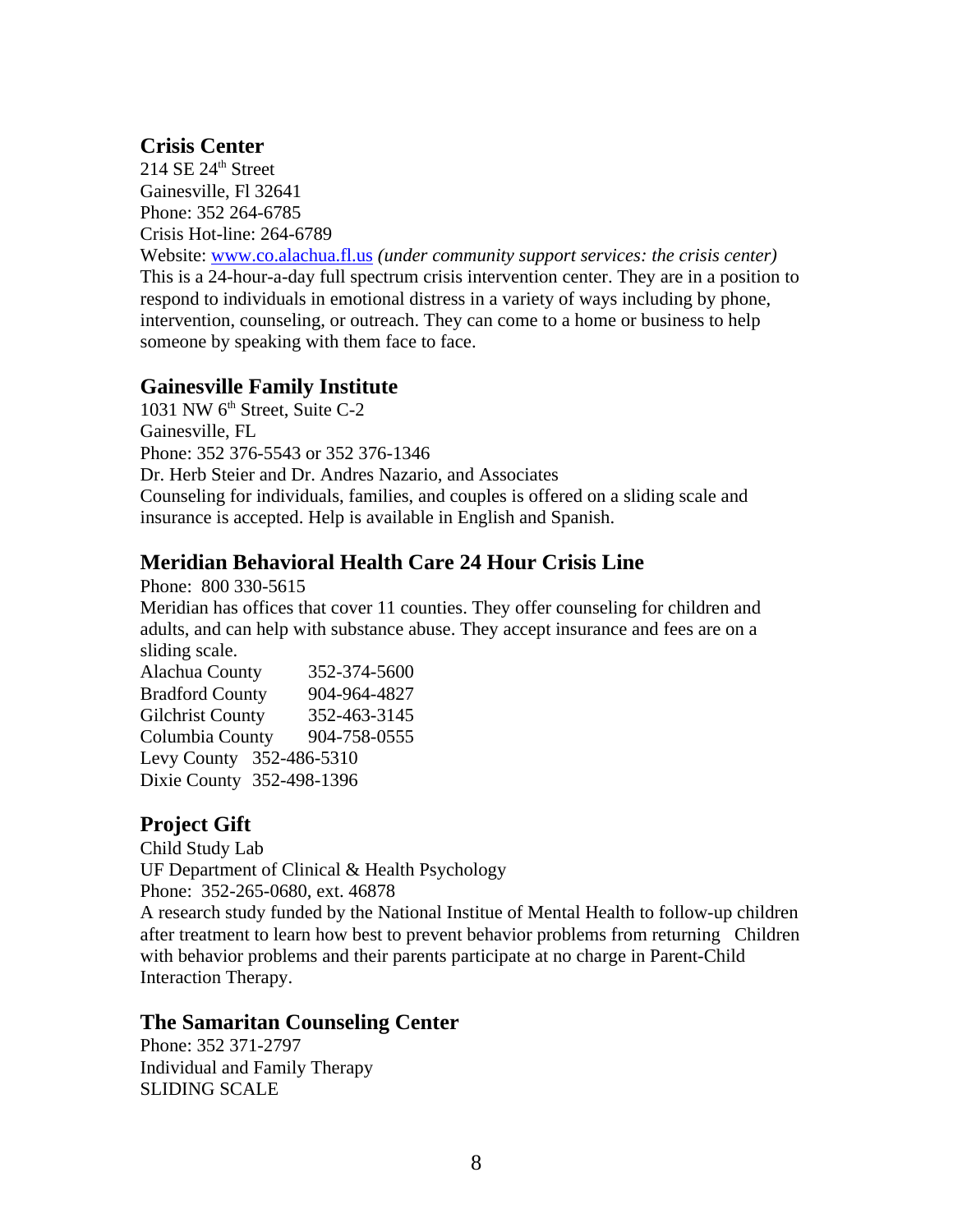# **The University of Florida Counseling Center**

Phone: 352 392-1575

# **The University of Florida Child, Youth and Family Guidance Clinic**

Phone: 392-0731, ext. 232 NO FEE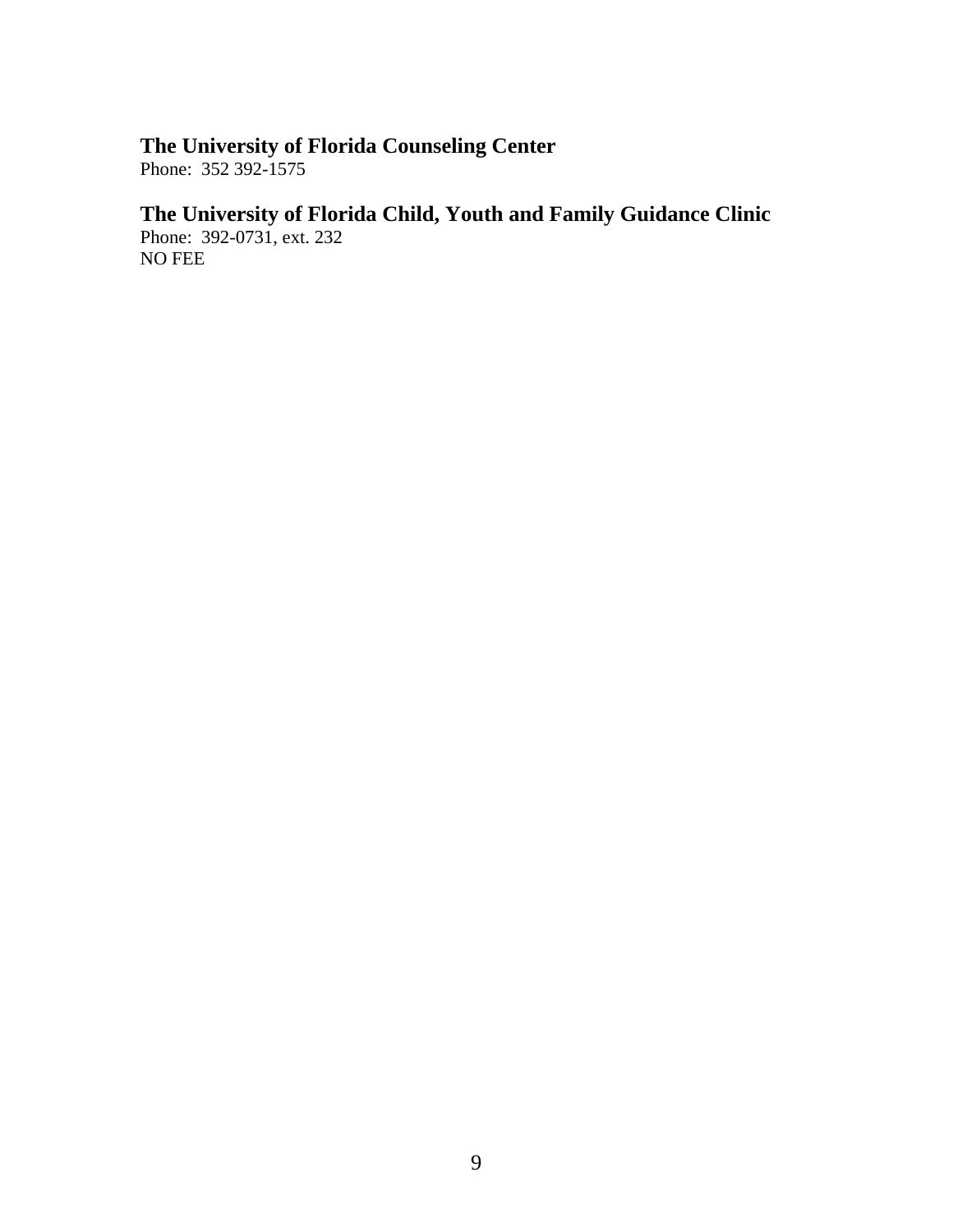# **Early Intervention and Pre-K Programs**

#### **A New Start**

Sylvia Ferguson, Director 1621 NE Waldo Rd Gainesville, FL 32609 Phone: 955-5028 Daycare for employees of Tachachalee. Serves normally developing infants and children to age 4, as well as children with disabilities and special needs.

#### **Alachua County Childcare Center**

4138 NW 13th Street Gainesville, FL Phone:352 378-8231 Offer pre-Kindergarten, preschool, and after-school programs for ages four weeks to 12 years. Provide breakfast, lunch, snacks, field trips and other activities.

# **Fernside Family Services Alachua County Head Start/Pre-Kindergarten Program Early Headstart**

3600 NE 15th Street Gainesville, FL Phone: 352 955-6875 Website: http://www.sbac.edu/~famsvcs/ Serves children at 21 elementary schools and selected day-care centers. Children must be age 3 by September 1. Provides activities and experience to increase language, perceptual, motor, and social skills. Applications are available at the Head Start Office, Family Service Center.

# **Baby Gator Childcare**

Phone: 352 392-0022 Serves normally developing, as well as special needs, infants, toddlers and preschoolers of University students.

#### **Child Care Resources, Inc.**

Doris Martin 1731 NW 6th Street Phone: 352 334-1561, ext. 136 Phone: 352 334-1576 Free service that assists parents in their search for childcare, regardless of income. A lending is available for parents and also childcare providers.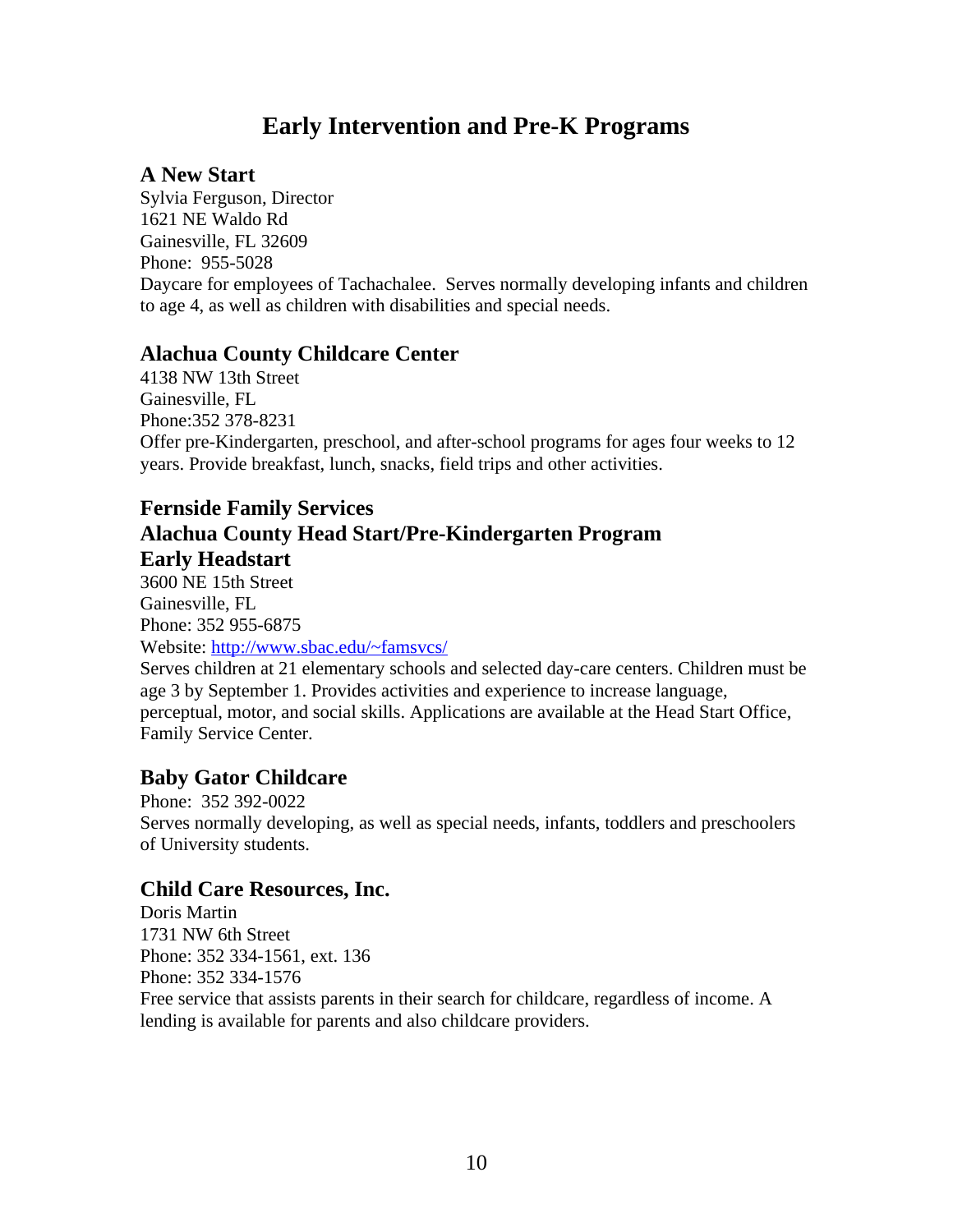# **CHILDFIND FDLRS/NEFEC Alachua and Putnam counties**

K. Baker and J. Gore Phone: 1-800-227-6036

**CHILDFIND FDLRS/SPRING Alachua, Marion, and Levy co.** Sharon DeLong and Martha Cromwell 3881 NW  $155^{th}$  St. Reddick, FL 32686 Phone: 1-800-533-0326 Website: www.firn.edu/webfiles/others/fd/rs-sac/

Working in conjunction with Florida Diagnostic and Learning Resource System Screening, CHILDFIND offers **FREE** screening and evaluation for hearing, vision, speech, behavior, and development for children birth-21 years.

## **Developmental Evaluation and Intervention/Early Intervention Program DEI/EIP**

1701 NW  $16<sup>th</sup>$  Ave. Bldg A Gainesville, FL 32608 Phone: 352 334-1480 or 800-334-1447 outside Alachua County FAX: 352 334-1359 Provide diagnostic and intervention services for children birth to three.

# **Child Studies Lab**

University of Florida Clinical Psychology Dr. Sheila Eyberg Phone: 352 395-0111 ext. 7917 Experimental program for children ages 3-6 with oppositional and/or defiant behavior

# **Early Intervention Center**

Dina Vious, Director 3303 NW 83rd Street Phone: 334-4060, ext. 208 Serves special needs and normally developing children and infants to age 4. Provides parent support, early intervention, and necessary therapies in a stimulating play setting.

# **Little School At Santa Fe Community College**

3000 NW 83rd Street Phone: 352 395-5597 Phone: 352 395-5599 Offers developmentally appropriate activities for children ages 14 months to 5 years. Activities include free-choice and teacher-directed, language arts, music, dance and art. Provides breakfast, lunch, and afternoon snack.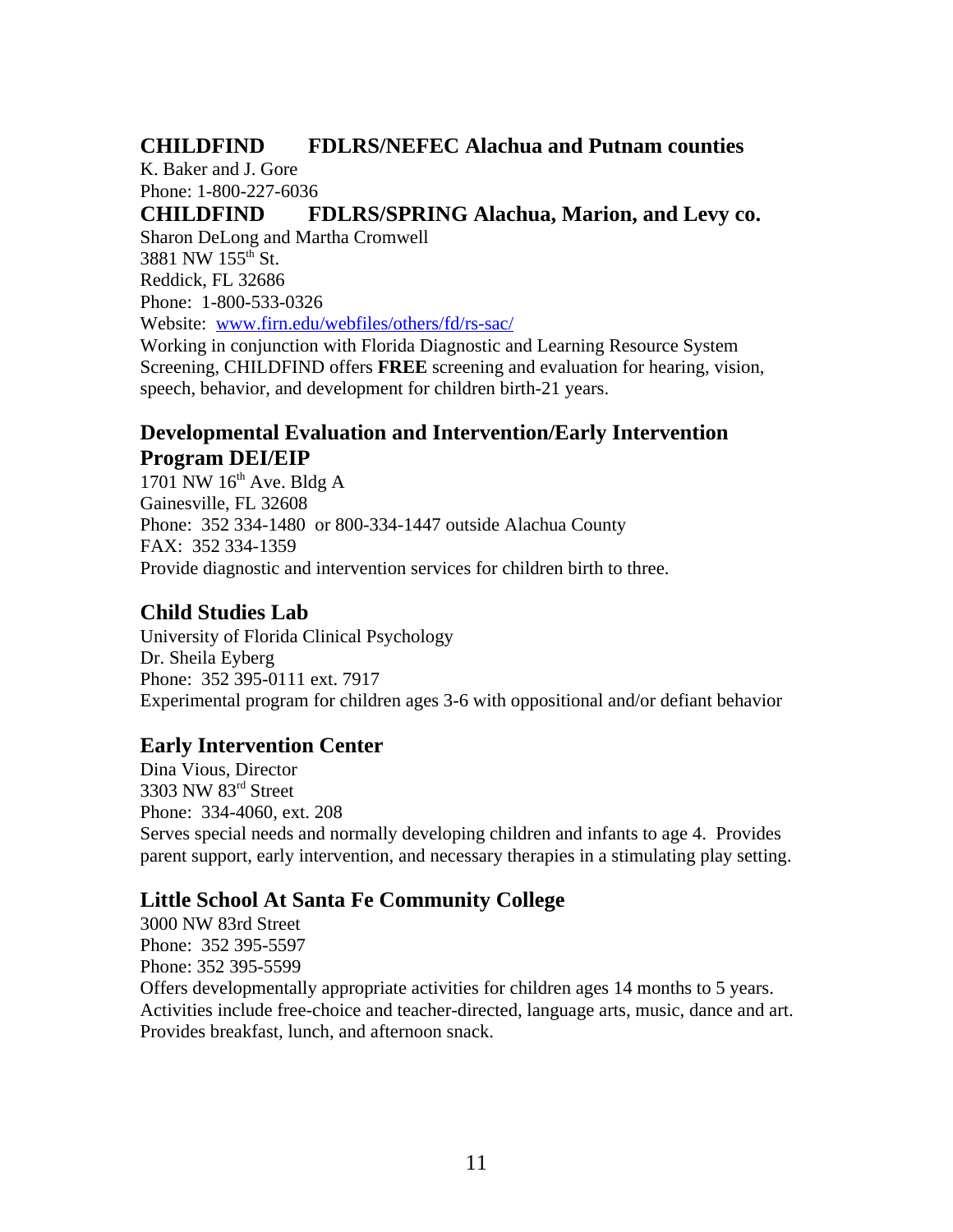# **Enrichment Programs**

#### **Fun Languages Gainesville**

Kaydie Vistelle Phone: 352 372-6885 Offers year-round classes in French and also Spanish to learn the language through games, songs, and more, for ages 3-11.

#### **International Student Exchange**

Phone: 800-473-0696 Website: www.asse.com A non-profit organization devoted to furthering understanding among world cultures, needs host families in which to place foreign exchange students.

# **Gainesville Association for the Creative Arts**

Polly Dykslag Phone: 352 376-2267, Thea Porembski Phone: 352 473-2953

This class is for all children ages 4 to 18 years of age who have disabilities, either physical, mental, behavioral, or emotional. It is preferred that a parent or guardian chaperone also attend. A variety of creative arts will be provided by skilled teachers, including music, art and creative movement. The goal of the program is to encourage participants to develop self-expression while having fun.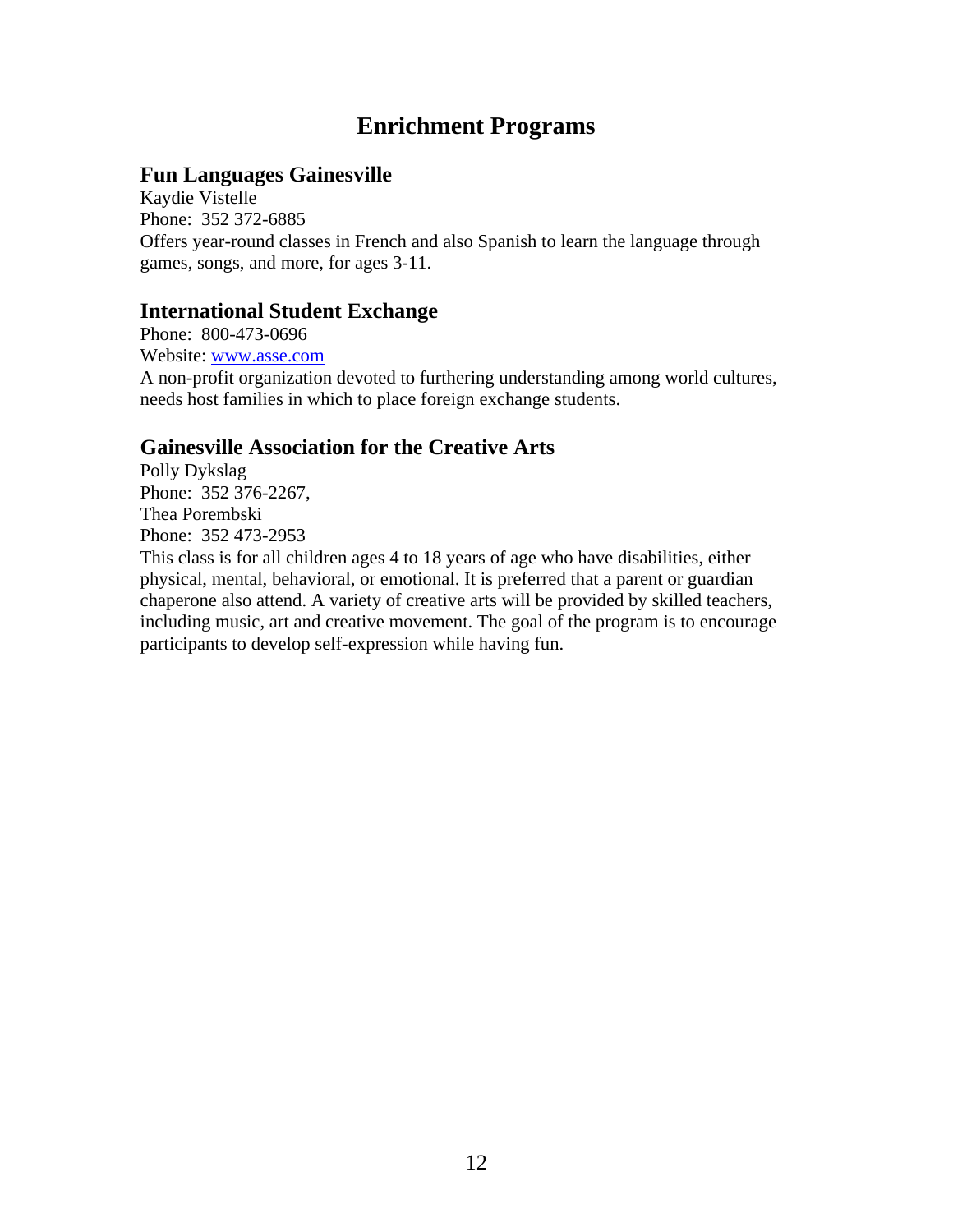# **Family and Social Services**

# **Department of Children and Family Services**

1000 NE 16th Avenue Phone: 352 355-5084 Phone: 352 955-5170

# **Children's Home Society**

# **Family Visitation Center**

1409 NW 36th Place Phone: 352 334-0880

#### **Corner Drug Store, Inc.**

1300 NW 6th Street Phone: 352 334-3800

#### **Corner Drug Store Programs**

| Interface              | 334-3833       |  |
|------------------------|----------------|--|
| Safeplace              | 334-3834       |  |
| Youthtalk              | 334-3838       |  |
| Family Action 334-3850 |                |  |
| Prevention             | 334-3800       |  |
| 24 Hour                | 1-800-854-5377 |  |

# **Family Visitation Center**

1409 NW 36th Place Phone: 352 334-0880

#### **Hospice of North Central Florida**

4200 NW 97th Boulevard Phone: 352 378-2121

#### **Peaceful Paths**

1029 NW 23rd Avenue Phone: 352 377-5690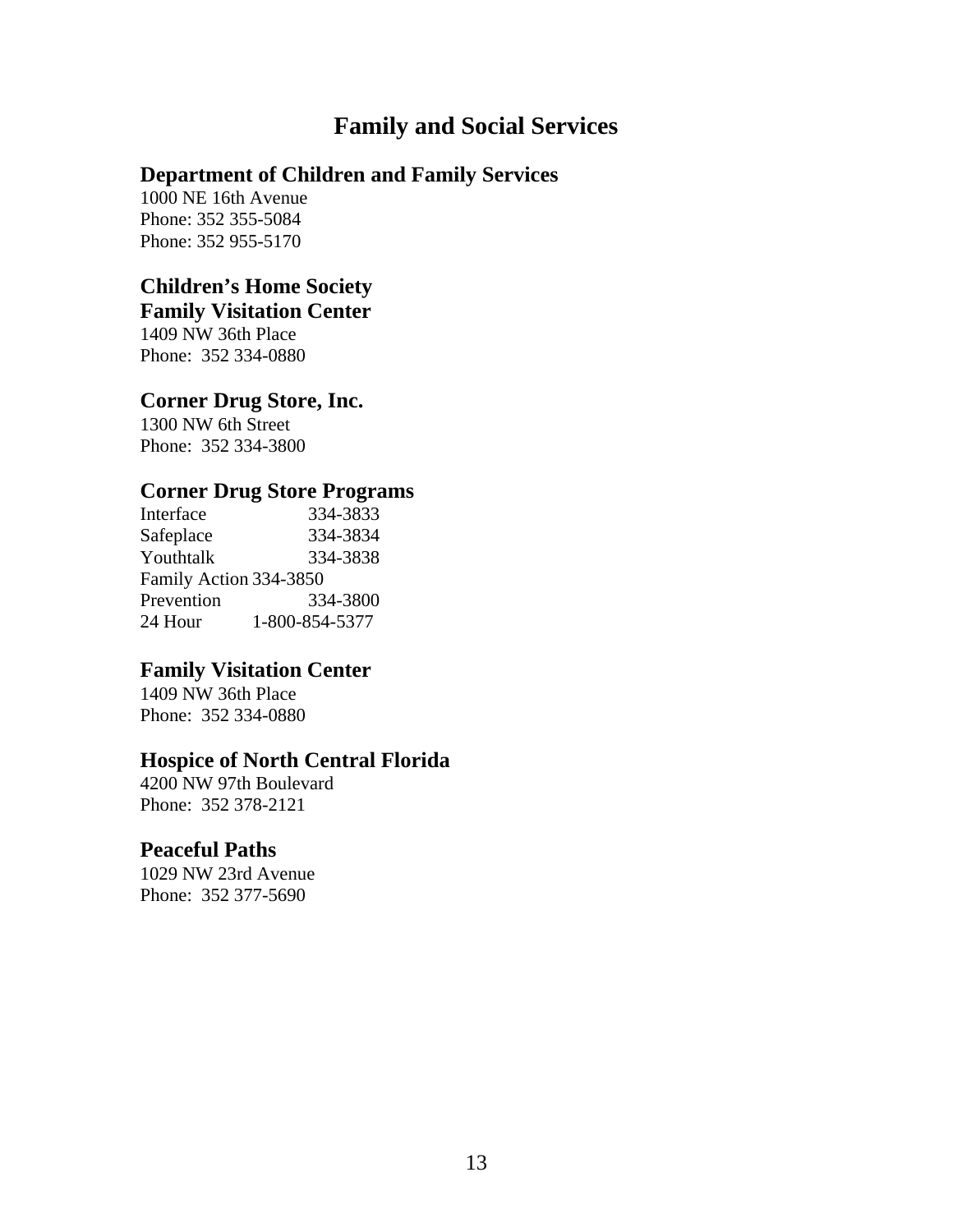# **National and Local Resources and Support Groups for Parents of Children with Special Needs**

#### **Apples in a Seed**

283 Young Street, SW, Washington, DC 20336 Offers a resource guide for gifted children and those with ADHD.

#### **Asperger Syndrome Organization of Jacksonville**

7412 Stonehurst Rd.South Jacksonville, FL 32277

#### **Association for Retarded Citizens**

106 North Bronough Street M 1-7 Tallahassee, FL 32301 Phone: 904 681-1931

#### **Association for Retarded Citizens-Alachua County Chapter**

Administrative Offices: 352 334-4060 Early Intervention: 352 334-4060 Community Resource Center: 352 377-5659 Supported Living Services: 352 334-4062 and 378- 1076

# **Autism Society of America**

7910 Woodmont Avenue Suite 650 Bethdsda, MD 20814-3015 Phone: 800 328-8476 FAX : 800 329-0899 Website: http://www.autism-society.org/

#### **Cerebral Palsy of Jacksonville**

Holly Haden 3311 Beach Blvd. Jacksonville, FL 32207 Phone: 904-396-1462

# **Children and Adults with Attention Deficit Disorder CHADD**

Phone: 800 233-4050 499 Northwest 70th Avenue, Suite 101 Plantation, FL 33317 Alachua County CHADD: 375-5641 Email: national@chadd.org Website: http://www.chadd.org This is a national non-profit organization for people with ADHD.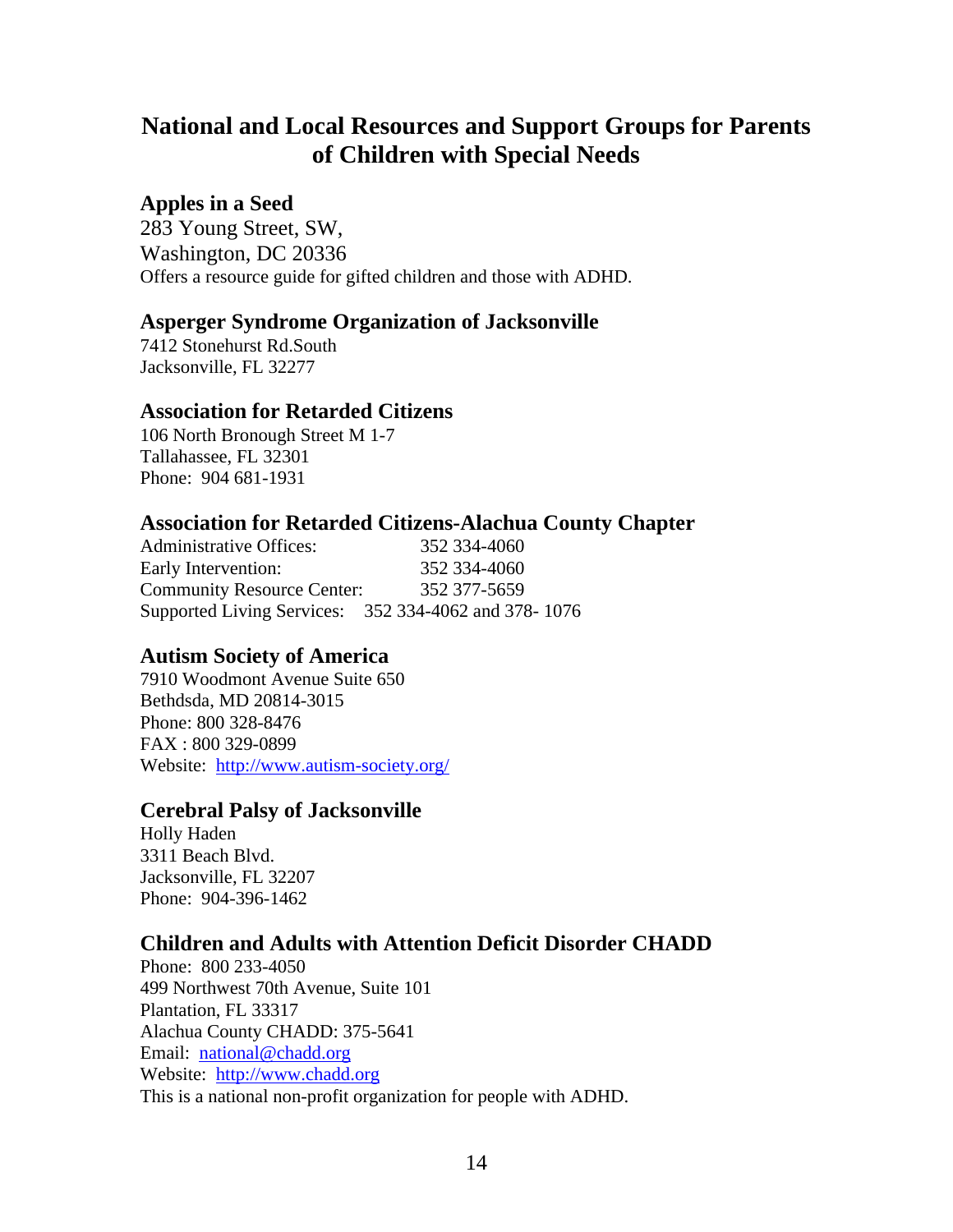# **Council for Exceptional Children CEC**

1110 North Glebe Road, Suite 300, Arlington, VA 22201-5704 Voice phone: 703-620-3660 local or 1-888-CEC-SPED toll free TTY: 703-264-9446 FAX: 703-264-9494 Website: http://www.cec.sped.org/

The Council for Exceptional Children CEC is the largest international professional organization dedicated to improving educational outcomes for individuals with exceptionalities, students with disabilities, and/or the gifted. CEC advocates for appropriate governmental policies, sets professional standards, provides continual professional development, advocates for newly and historically underserved individuals with exceptionalities, and helps professionals obtain conditions and resources necessary for effective professional practice.

# **Division of Blind Services**

Peggy Bouie  $417$  SW  $8^{\text{th}}$  St Gainesville, FL 32601 Phone: 352 955-2075 Website: http://fcn.state.fl.us/dbs/

DBS offers guidance and counseling to parents of visually impaired students, advocacy, case management, educational planning, and special camps such as one for parents and pre-school aged visually impaired children called *Camp Achievement*. They also work with *Florida Lions Summer Recreation Camp* for visually impaired school age children.

# **Easter Seal Society**

1219 Dunn Avenue P.O. Box 9117 Daytona Beach, FL 32120 Phone: 904 255-4568 Voice/TDD FAX 904 258-7677

Easter Seals is a non-profit, outpatient rehabilitation company. They offer diagnostic and remedial services including physical therapy, occupational therapy, cognitive rehabilitation, and audiology and speech-language therapy. In addition to dispensing hearing aids, the Easter Seals also provide pre-school programs, parent training, and summer camp opportunities. Easter Seals accepts insurance, Medicare, and Medicaid, and they also offer a sliding pay option for those who qualify.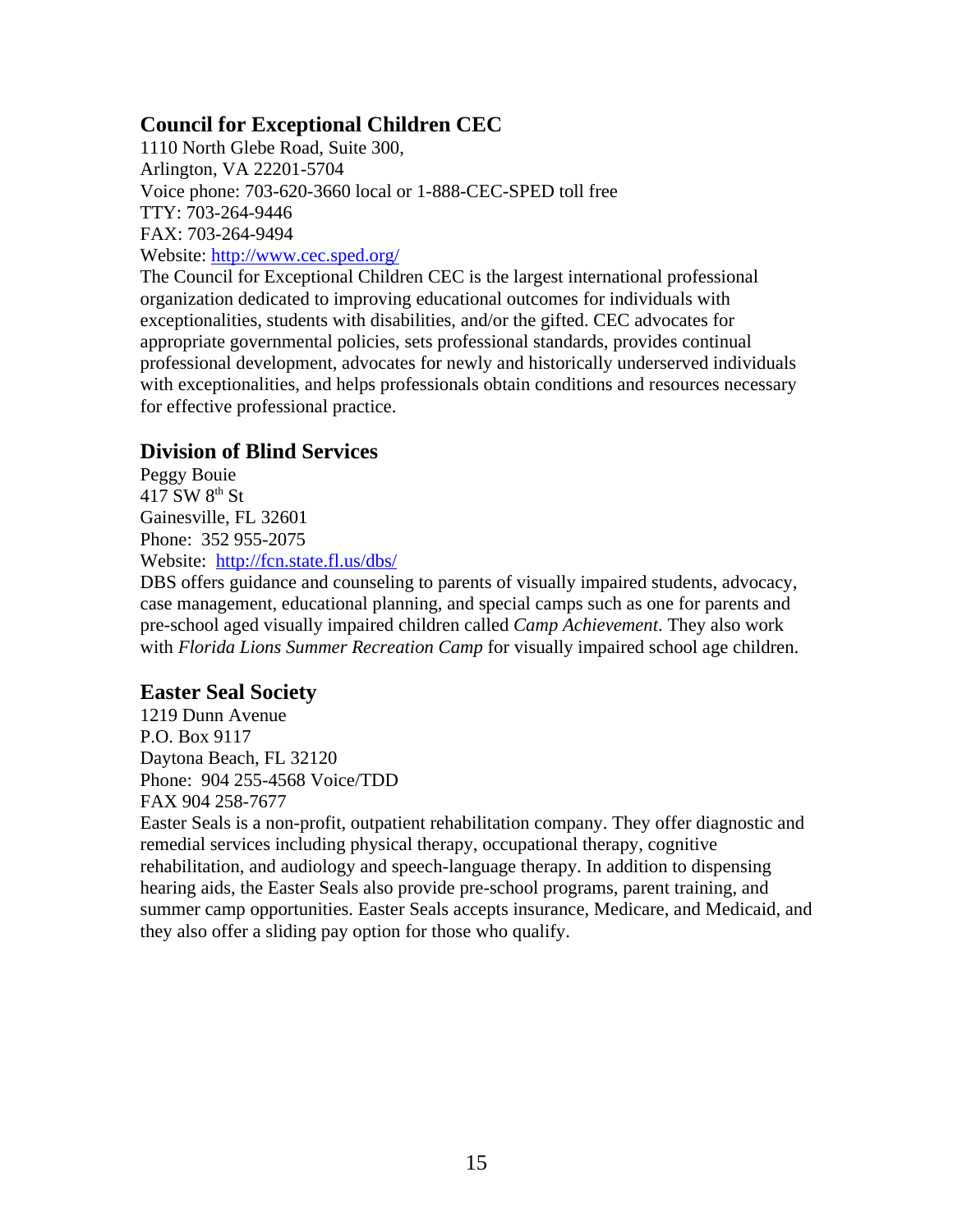# **Epilepsy Services Of North Central Florida**

1010 NW 8th Avenue, Suite B Gainesville, FL Phone: 352 392-6449 FAX: 352 392-5792 Email: jlyons@college.med.ufl.edu Website: http://www.floridaepilepsy.org/northcentral.htm

The goal of this service is to improve the quality of life for all people affected by seizure disorders. They pledge to extend and provide the highest quality service to persons living with epilepsy in North Central Florida. They will provide education and support to their clients and their families, to organizations, employers, schools, and individuals who wish to enhance and expand their personal and professional knowledge of epilepsy.

#### **Families for Inclusion**

Sandy Levy Phone: 333-9884 Provides support and networking for families of special needs children in Alachua County

# **Florida Association for Children and Adults with Learning Disabilities**

210 Belaire Court Punta Gorda, FL 33950 Phone: 813 637-8957

# **Florida Diagnostic and Learning Resource System FDLRS**

3881 NW 155 Street, Reddick, FL 32686 Phone: 800 533-0326

This is a state-wide organization offering FREE screening of children birth to 21 years of age. They work primarily with young children, birth- 5 years, but if you have a student who may be handicapped or learning disabled they will come to your home to do an initial screening and help you find assistance. If you are concerned about your child's development or possible learning disability give them a call. A Media Center with materials to help parents and material for children is also available FREE of charge for parents or schools working with disabled children.

# **Florida Outreach Project for the Deaf and Blind**

Melinda Morrison or Lauri Triulzi

Phone: 352 846-2757

Located in the Human Development Building attached to Shands This program is designed to assess the needs of families with a deaf and blind child and then offer help in meeting those needs. They offer technical assistance for families, support trainings such as sign language, transition help, and planning for the child's future. This service is **FREE**.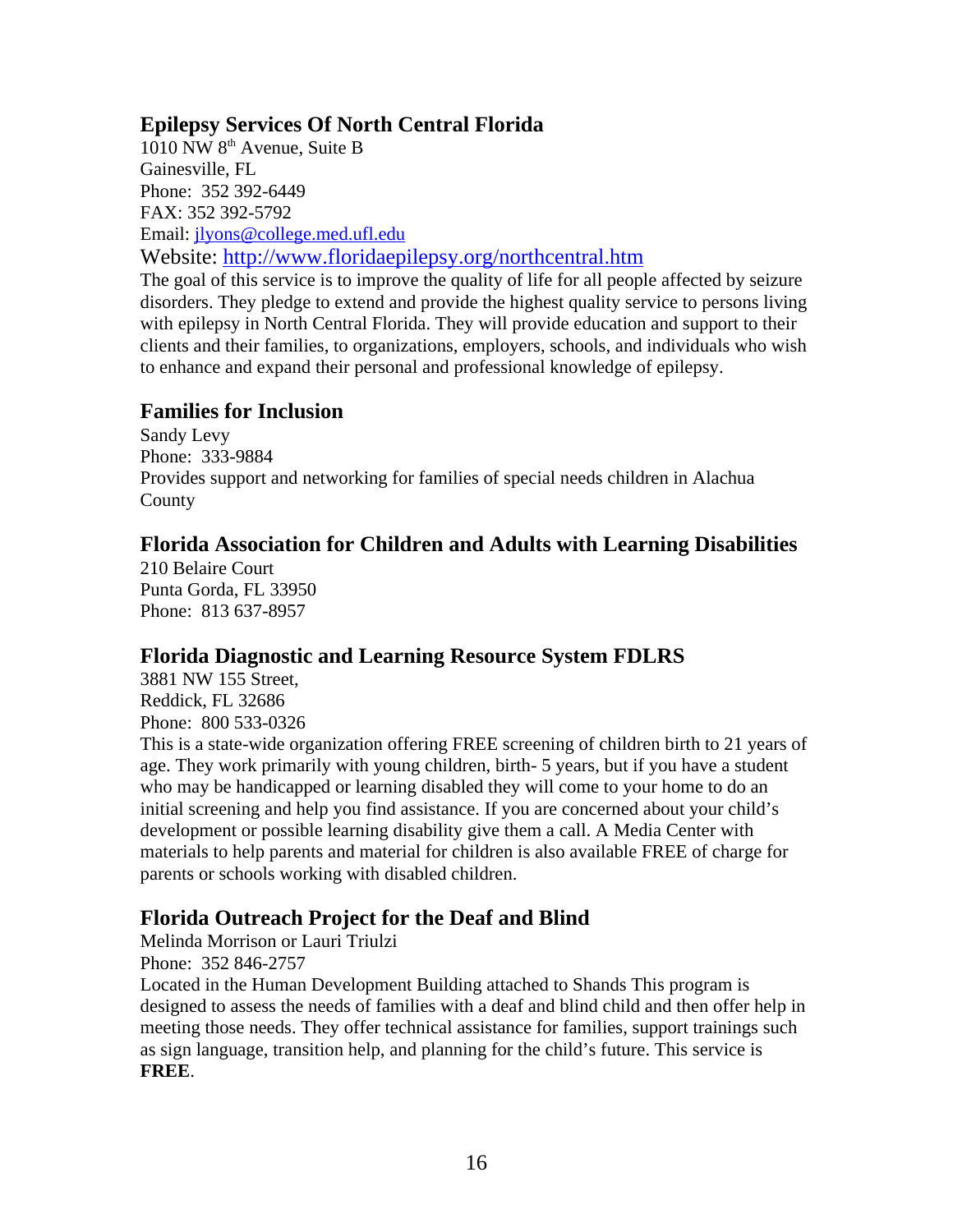#### **Florida School for the Deaf and Blind**

PO Box 1209 St. Augustine, FL 32084 Phone: 904 827-2200 This is a **FREE** public school with a strong reputation.

## **Hearts and Minds**

Emily Humphreys-Beher 10007 NW  $57<sup>th</sup>$  Place Gainesivlle, FL 32653 Phone: 374-9873 E-mail: Kindig1980@aol.com

Gainesville, Florida Chapter of Federation of Families for Children's Mental Health. A parent support and advocacy group for children with mental and behavioral health issues.

# **International Dyslexia Association**

Chester Building, Suite 382, 8600 LaSalle Road Baltimore, MD 21286-2044 Phone: 800 222-3123 or 410-296-0232 FAX: 410-321-5069 Website: www.interdys.org IDA provides information and assistance regarding dyslexia and learning disabilities.

# **Learning Disabilities Association of America LDA**

4156 Library Road Pittsburgh, PA 15234-1349 Phone: 412 341-1515 FAX 412 344-0224 Website: http://www.best.com/~ldanatl/

LDA formerly ACLD, the Association for Children and Adults with Learning Disabilities was formed in 1964 by a group of concerned parents on behalf of children with learning disabilities. LDA is the only national organization devoted to defining and finding solutions for the broad spectrum of learning disabilities.

# **Nathhan Organization**

5383 Alpine Road SE Olalla, WA 98359 Phone: 253 857-4257 E-mail: nathanews@aol.com

This Christian Organization is dedicated to encouraging families with special-needs children. They produce a newsletter and offer a lending library.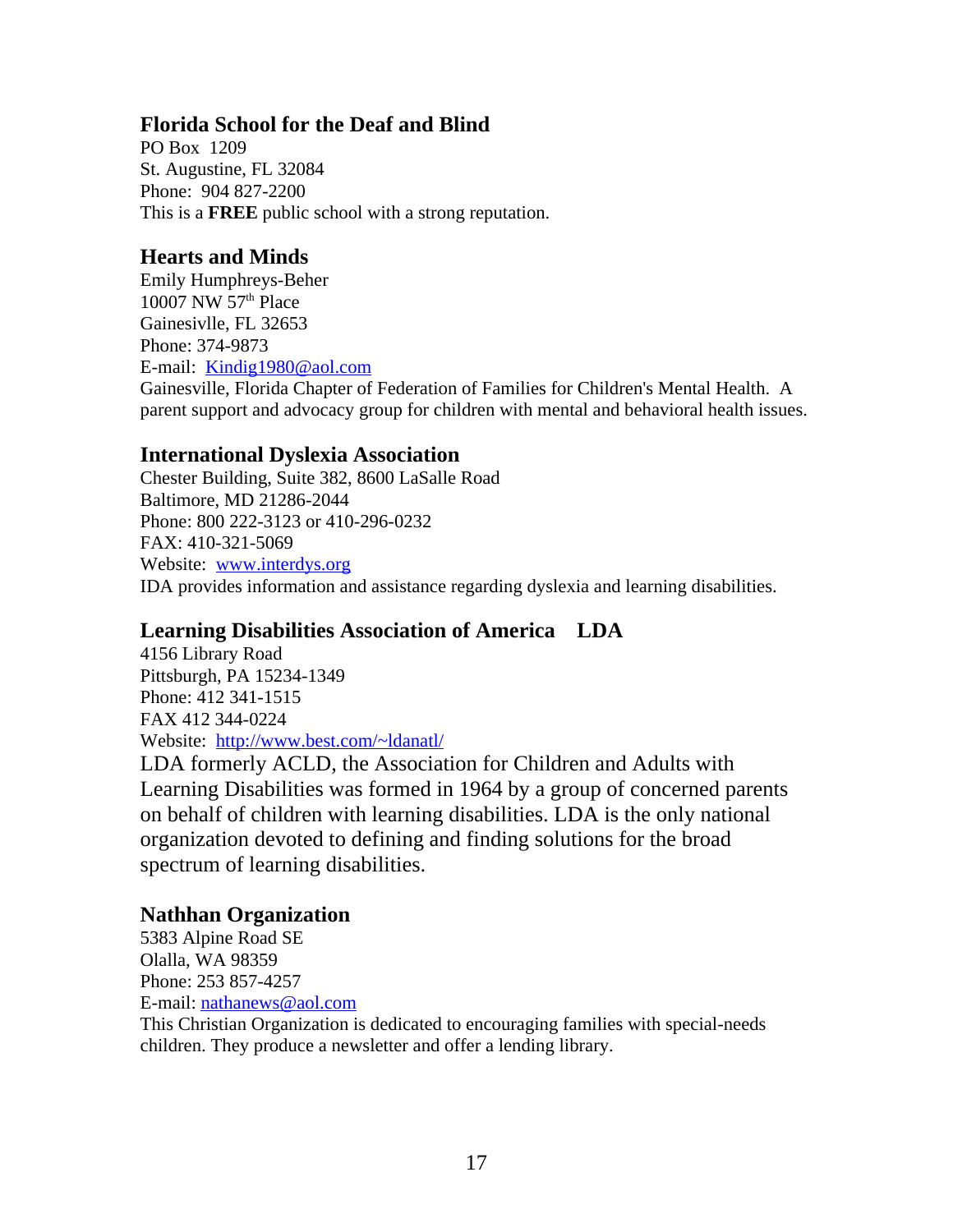## **National Academy for Child Development NACD**

NACD 2380 Washington BLVD., Suite 270, PO Box 1639 Ogden, UT 84402 Phone: 801 621-8606

NACD is an international organization that exists to gather, evaluate and disseminate information and procedures relative to human development. The academy provides consultation and resources for working with a variety of child needs including, brain injuries, cerebral palsy, Williams Syndrome, mental retardation, learning disabilities, ADD, ADHD, auditory processing problems, hyperactivity, dyslexia, etc.

#### **Parent Education Network of Florida PEN**

2215 East Henry Avenue Tampa, FL 33610

#### **Ring of Special-Needs Children**

http://www.webring.org/cgi-bin/webring

#### **The Family Network on Disabilities of North Central Florida**

Melinda Morrison 11410 Sage Blvd. Alachua, FL 32615 Phone: 352-380-3225 This organization is for Alachua and surrounding counties and is a great source of encouragement and help. They are a clearinghouse for other service organizations and can help direct you to the resource to meet the needs of your family and your special needs children.

#### **Tourette Syndrome Association**

42-40 Bell Blvd., Suite 205 Bayside, NY 11361-2861 Phone: 800 237-0717 FAX : 718-279-9596 Email: tourette@ix.netcom.com Website: http://tsa.mgh.harvard.edu/

A national organization, TEA offers information and referral, maintains a data-base of medical professionals who are knowledgeable about Tourette's syndrome and disseminates information. The Florida Chapter of TEA can be reached at 407 783-3248 or 207 667-5462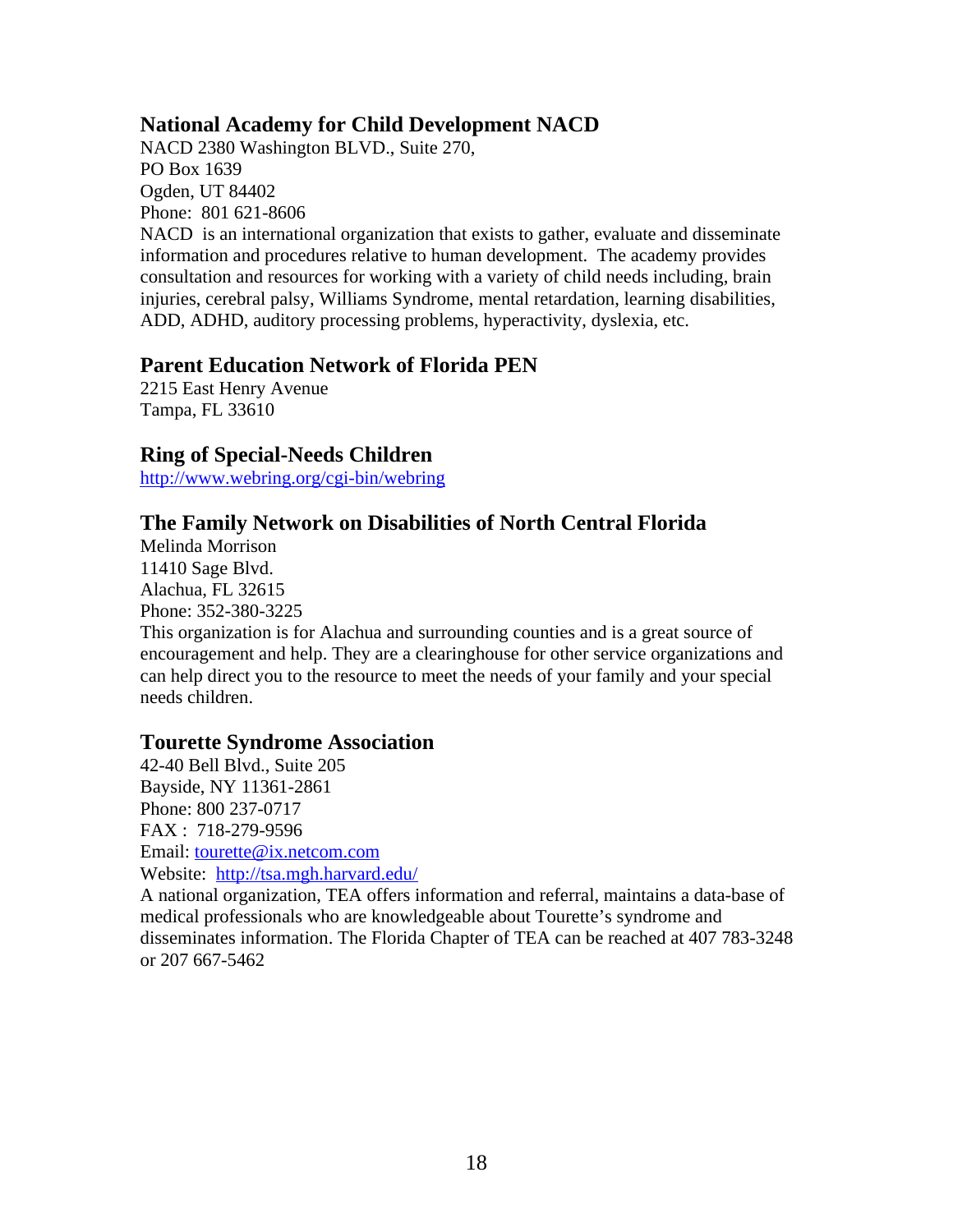#### **Williams Syndrome Association**

248 541-3630 1312 N. Campbell, Suite 33 P.O. Box 297 Clawson, MI 48017-0297 FAX: 248 541-3631

This helpful organization is made up of people with William's syndrome and similar characteristics, and their families, as well as interested medical professionals and educators. It is nation-wide and has affiliations with international groups. Information and assistance regarding medical, social, and educational issues involving William's Syndrome is available.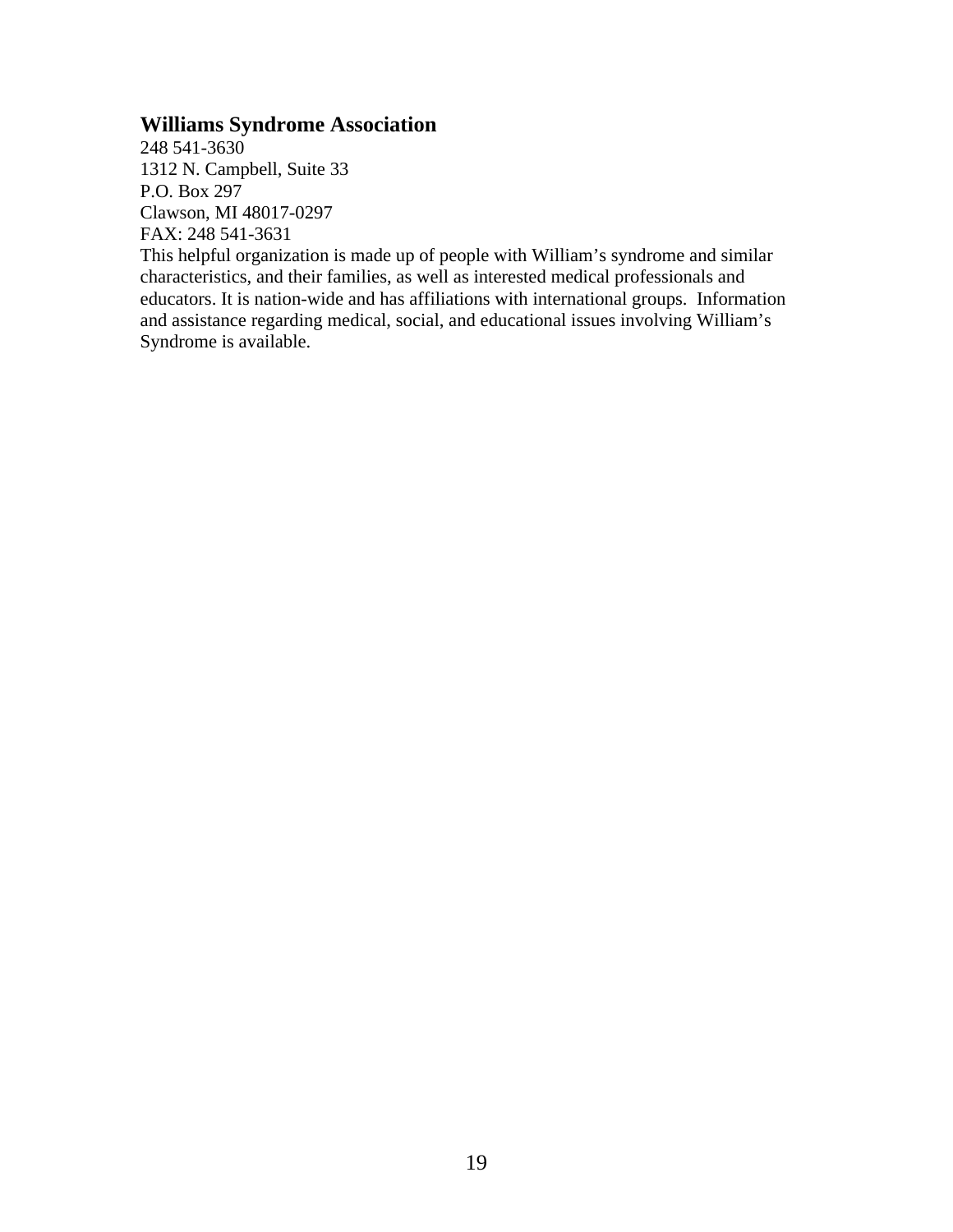# **Speech and Language Diagnostic and Tutorial Resources**

#### **University of Florida Dyslexia Clinic**

Phone: 352-392-2041 Henriette Legrande

#### **University of Florida Speech and Hearing Center-Department of Communicative Disorders**

Dr. Linda Lombardino or Mrs. Henriette Le Grand 435 Dauer Hall, University of Florida,  $4<sup>th</sup>$  Floor Phone: 352 392-2041or 352 392-2041, ext. 236 or ext. 285 This clinic is designed to diagnose and provide therapy for any kind of language or hearing problem including stuttering, articulation difficulties, hearing aids, and reading disabilities such as dyslexia. In addition, the clinic provides educational programs for families, service groups and professional organizations interested in learning more about communication disorders.

#### **Shands Dept. of Communicative Disorders**

Phone: 352 395-0174 Speech/Language Evaluations and Therapy

#### **Private Speech Language Therapists, Practitioners, Schools, Centers**

#### **Einstein Montessori Charter School**

Zach Osbrach, Director specializing in Lindamood Resources Phone: 352 335-4321

#### **Morris Center**

Tim Conway specializing in Lindamood Resources Phone: 352 332-2629

**Gainesville, Speech and Language Center** Melissa Gerhardt Phone: 375-4293

**Barbara Kirby** Phone: 352 336-4664

**Tara Gallagher** Phone: 352 337-1468

#### **Peggy Stone**

Phone: 352 374-8219 Specializes in combining speech-language therapy with intensive reading tutoring.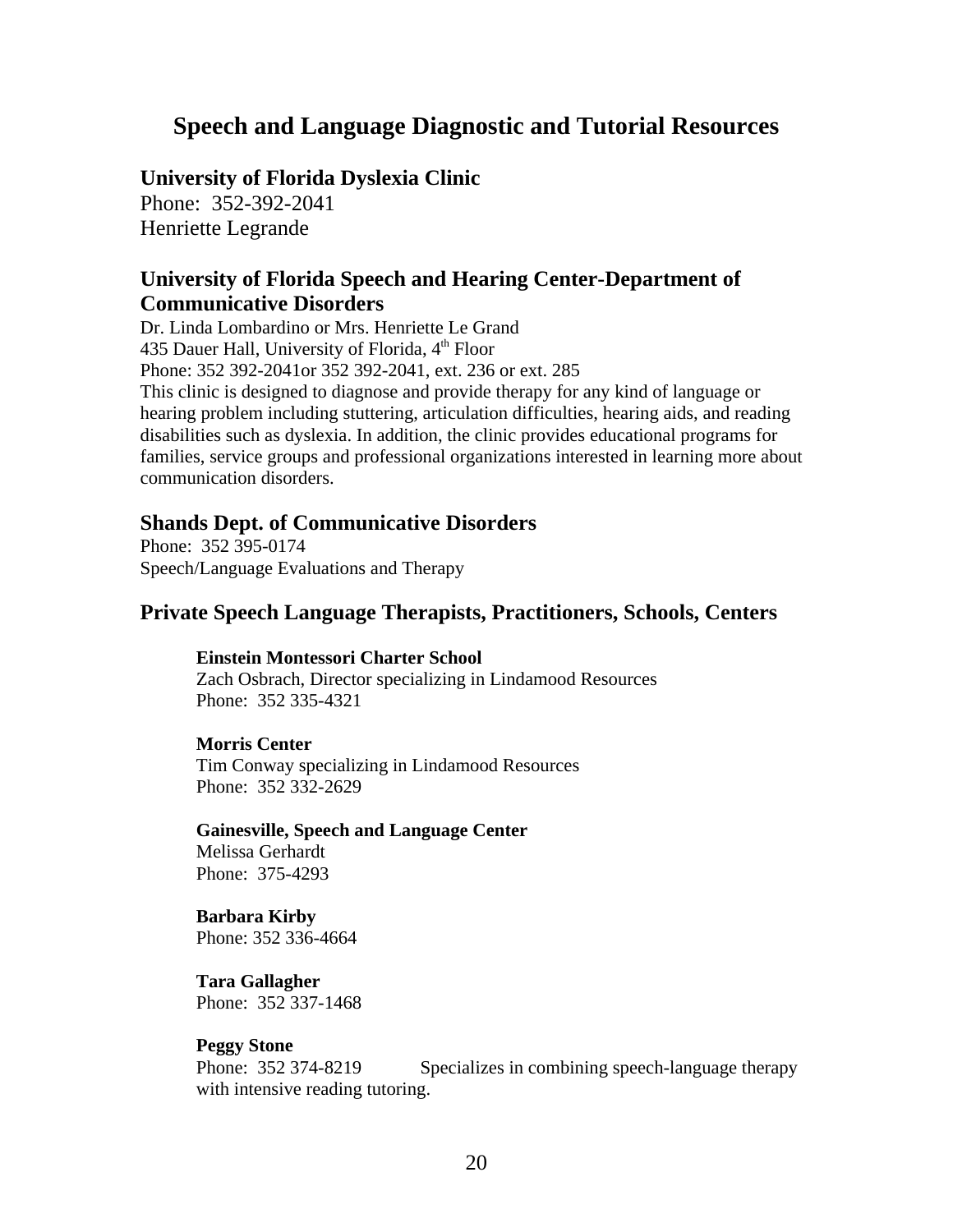# **Teen and Young Adult Resources**

#### **Adult Education, Santa Fe Community College**

Julie Falt, Phone: 352 395-5967 ext. 5779

#### **Alachua/Bradford One-Stop Career Centers**

 $1000$  NE  $16<sup>th</sup>$  Avenue Gainesville, FL 32601 Phone: 352 955-3135  $4800$  SW  $13<sup>th</sup>$  Street Gainesville, FL 32608 Phone: 352 955-2245 Bradford Union Area Vocational Technical Center 609 N. Orange Street Starke, Fl 32091 Phone: 904 964-8092 The centers provide comprehensive, coordinated workforce development, and there are no service fees for job seekers or employers. The centers offer career counseling and access to job openings. Job seekers can learn the skills for a particular job and career.

#### **Alachua Halfway House**

Serves teen girls.  $3430$  NE  $39<sup>th</sup>$  Avenue Phone: 352 955-2161

# **Center for Independent Living: Florida High School/ High Tech**

720 NW 26rd Avenue Gainesville, FL 32609 Phone: 352 378-7474 FAX: 378-5582 Rutha Burkett-Hunt Tina Youth Coordinator Email: Tina@cilncf.org Promotes science, math, engineering, and technology careers for students with disabilities.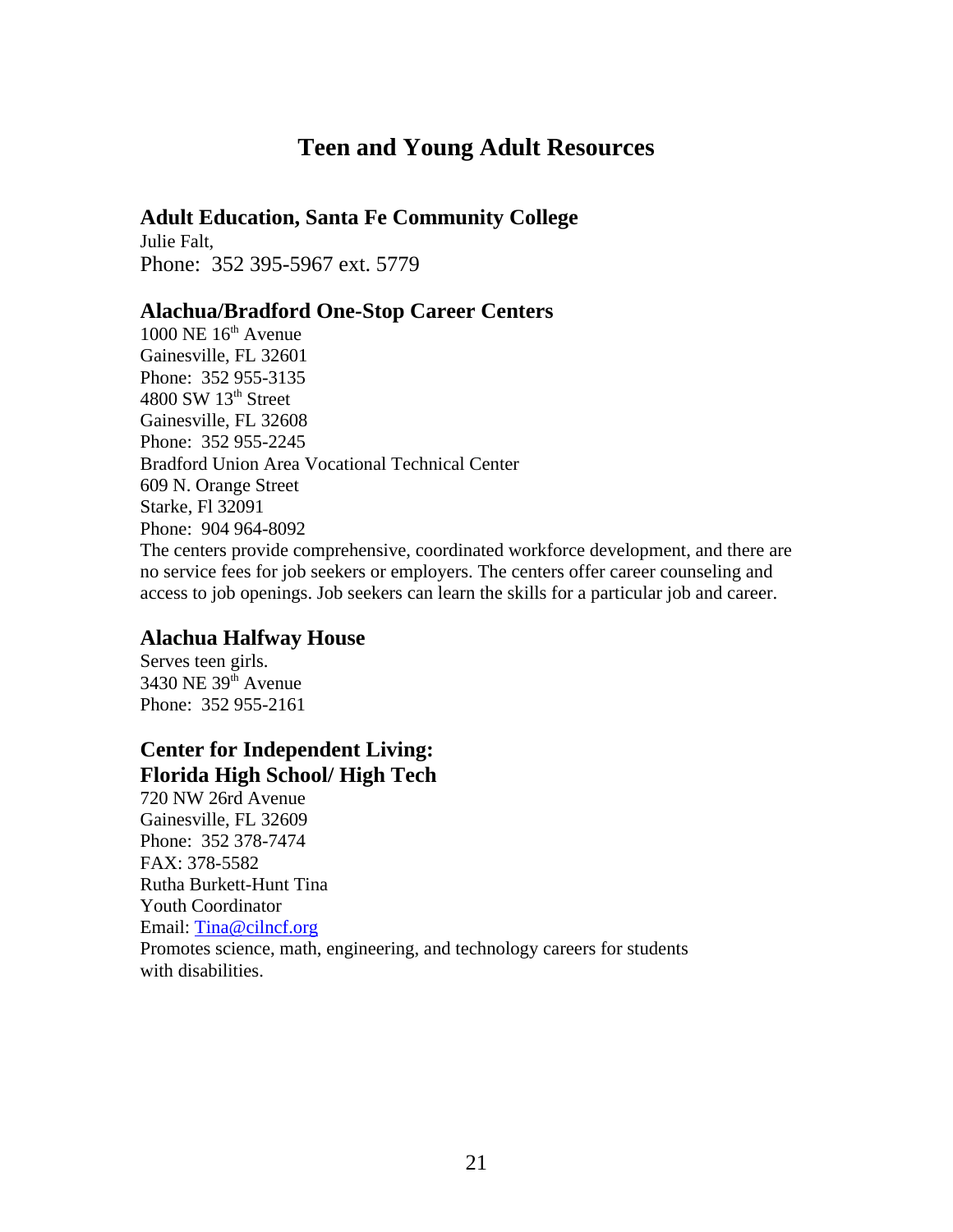# **Center for Independent Living: Independent Living Skills**

720 NW 23rd Avenue Gainesville, FL 32609 Phone: 352 378-7474 TDD 375-8448 FAX: 378-5582 Jessica Johnson Program Manager Email: Jessica@cilnf.org

Offers individualized one-on-one training for persons with disabilities. Promotes personal care skills and Federally funded, so services are at no cost to the consumer. Services available to persons who live within the 16 county service area. The program hopes to increase self-reliance, self-confidence, and quality of life.

# **College Reach-Out Program CROP**

R-203 Santa Fe Community College 3000 NW 83 Street Gainesville, FL 32606 Tom Mason Phone: 352 395-5934 FAX 352 381-7019 Email: tom.mason@santafe.cc.fl.us

CROP offers tutoring, field trips, mentoring, and overall academic enrichment to students grades 6-12 throughout the year in an after school program and a summer program.

# **Dignity Project**

Robert Zaccheo, Director Llewelyn Bredwood Phone: 352 371-6741 Young men ages 14-25 repair cars and give the vehicles away to needy families in the Gainesville community. Boys ages 14-18 participate in the "Auto Club" after school and young men ages 18-25 repair cars full time while studying for the GRE in the evenings.

#### **Florida Institute for Workforce Innovation**

Cindy Geary Phone: 352 284-9251 Offer career counseling and workforce guidance. cgeary@fiwi.org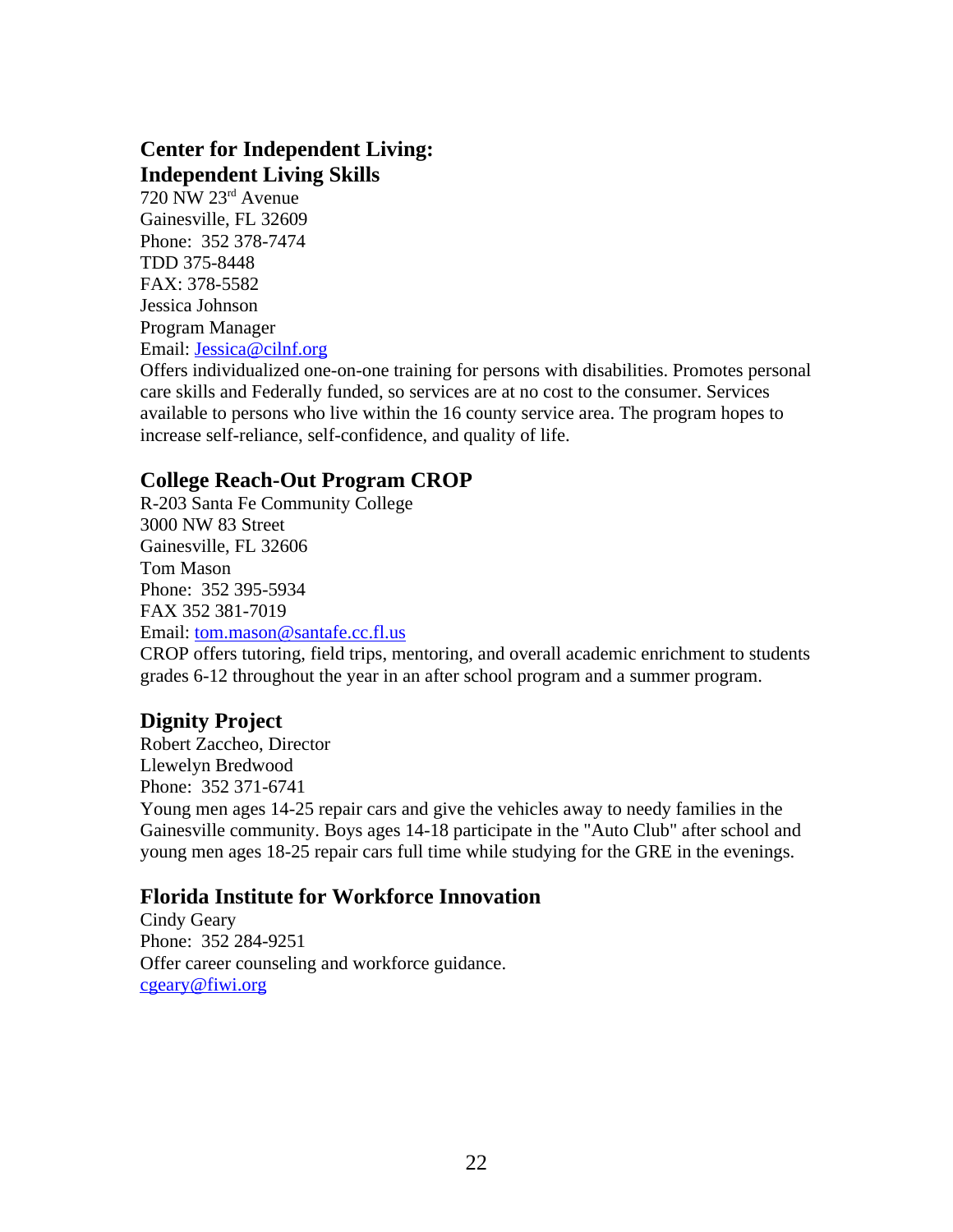# **Gainesville Job Corps**

Hanan Bilal Phone: 352 377-2555 ext. 308 E-mail: hananbilal@hotmail.com Offer career counseling, job listings, and workforce guidance for young adults in high school through age 25.

# **Loften High School**

Jan Slean Phone: 352 955-6839 ext. 50 Offer classes to help improve reading and prepare for the GED or Pre-GED.

# **Reichert House**

Jeff McAdams 371-2347 E-mail: jmcad76070@aol.com A youth diversion program serving boys ages 14-18 sponsored by the Gainesville Police Department. Provides vocational training, academic tutoring, and community service opportunities.

# **Youth Employment Services YES**

Chris Brown Phone: 352 955-2245 ext. 148 E-mail: chris.brown@santafe.cc.fl.us The Santa Fe Community College YES! program recruits and prepares youth ages 14 through 21 to obtain meaningful employment, then refers students for employment opportunities.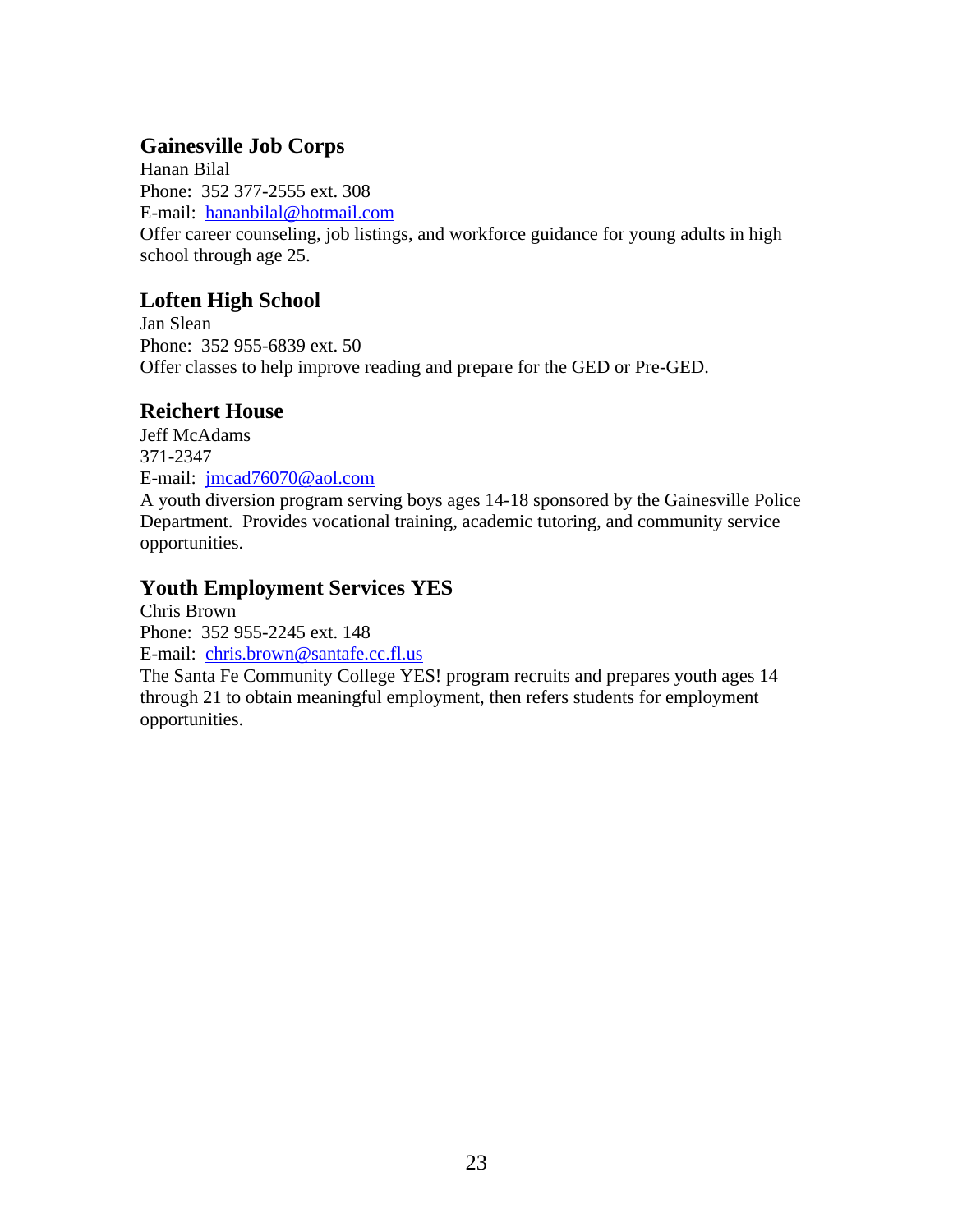# **Other Resources**

#### **United Way Info and Referral**

6031 NW 1st Street Gainesville, FL 352 332-4636

#### **University of Florida College of Education**

**University of Florida School of Teaching and Learning** Phone: 352-392-0751

**University of Florida Dept. of Special Education** Phone: 352 392-0701

**University of Florida Dept. of Educational Psychology** Phone: 352 392-0723

**University of Florida Dept. of Counselor Education** Phone: 352-392-0731

#### **Shands Teaching Hospital**

**Clinical Psychology** Phone: 352 392-2944

**Pediatric Clinic** Phone: 352 392-3671 or 392-3672, 392-3673

**Pediatric Neurology Clinic** Phone: 352392-6442

**Children's Medical Services CMS** Phone: 352 334-1465

**Developmental evaluation and Intervention Program DEI Birth-age 3** Phone: 352 334-1480